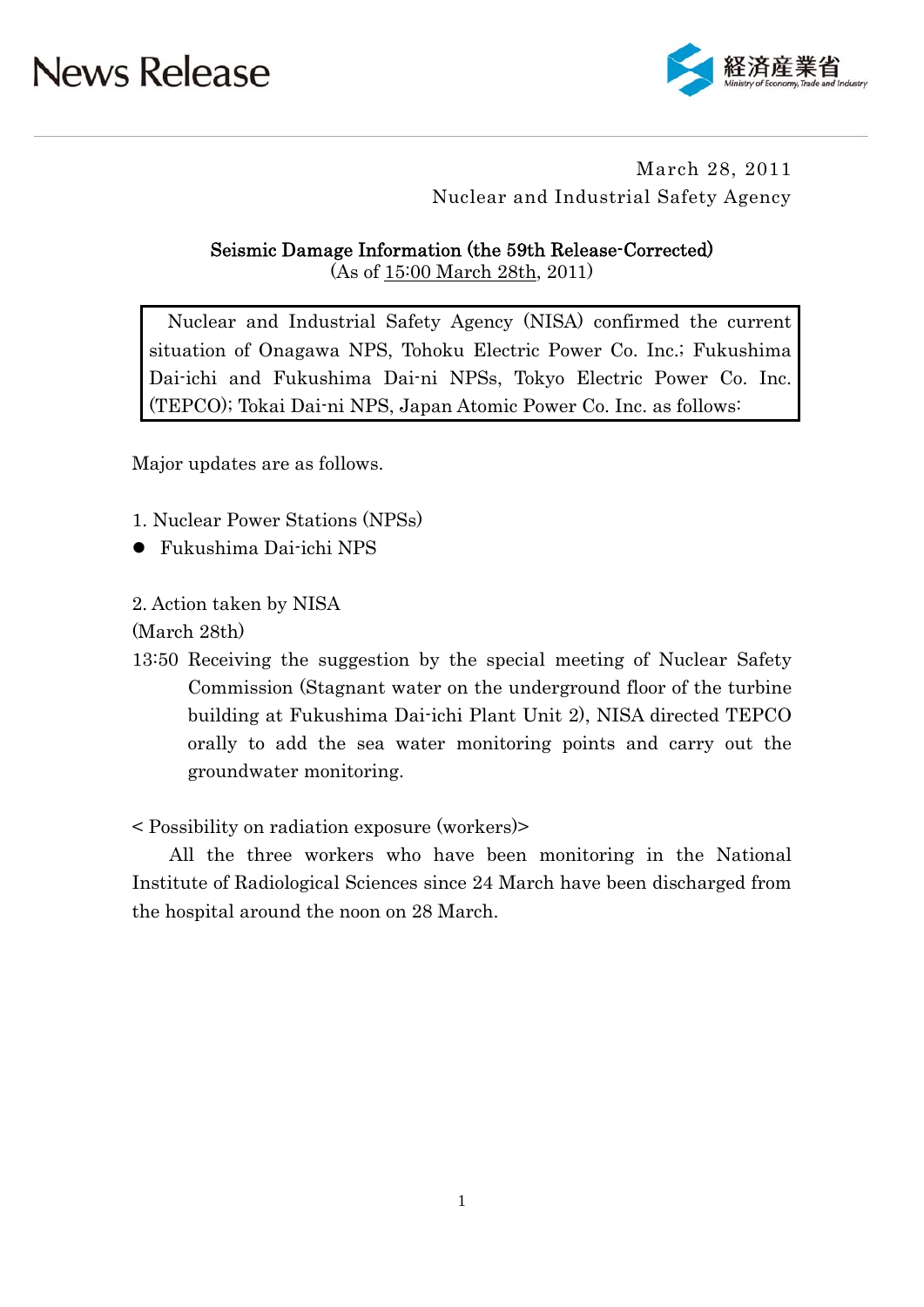

(Attached sheet)

### 1. The state of operation at NPS (Number of automatic shutdown units: 10)

- Fukushima Dai-ichi NPS, TEPCO (Okuma Town and FutabaTown, Futaba County, Fukushima Prefecture)
- (1) The state of operation

| Unit $1(460MWe):$    | automatic shutdown                           |
|----------------------|----------------------------------------------|
| Unit 2 (784MWe):     | automatic shutdown                           |
| Unit 3 (784MWe):     | automatic shutdown                           |
| Unit 4 (784MWe):     | in periodic inspection outage                |
| Unit $5(784MWe):$    | in periodic inspection outage, cold shutdown |
|                      | at 14:30 March 20th                          |
| Unit $6(1,100MWe)$ : | in periodic inspection outage, cold shutdown |
|                      | at 19:27 March 20th                          |

| (2) Major Plant Parameters (As of 14:00 March 28th) |  |
|-----------------------------------------------------|--|
|-----------------------------------------------------|--|

|                                                                             | Unit 1                     | Unit 2                             | Unit 3                     | Unit 4                  | Unit 5                 | Unit 6                 |
|-----------------------------------------------------------------------------|----------------------------|------------------------------------|----------------------------|-------------------------|------------------------|------------------------|
| Reactor<br>Pressure*1<br>[MPa]                                              | 0.477(A)<br>0.533(B)       | 0.069(A)<br>0.069(B)               | 0.126(A)<br>0.006(C)       |                         | 0.110                  | 0.104                  |
| <b>CV</b> Pressure<br>$(D/W)$ [kPa]                                         | 270                        | 100                                | 107.6                      |                         |                        |                        |
| Reactor Water<br>Level <sup>*2</sup> [mm]                                   | $-1,700(A)$<br>$-1,650(B)$ | $-1,500(A)$<br>Not<br>available(B) | $-1,850(A)$<br>$-2,250(B)$ |                         | 2,597                  | 1,900                  |
| Suppression<br>Water<br>Pool<br>Temperature<br>$(S/C)$ $[\mathcal{C}]$      |                            |                                    |                            |                         |                        |                        |
| Suppression<br>Pool Pressure<br>$(S/C)$ [kPa]                               | 270                        | down scale<br>(under<br>survey)    | 179.2                      |                         |                        |                        |
| Fuel<br>Spent<br>Pool<br>Water<br>Temperature<br>$\lbrack \text{C} \rbrack$ |                            | 49.5                               |                            | Incorrect<br>Indication | 30.9                   | 30.5                   |
| of<br>Time<br>Measurement                                                   | 12:30<br>March<br>28th     | 12:30<br>March<br>28th             | 10:30<br>March<br>28h      | March<br>28th           | 14:00<br>March<br>28th | 14:00<br>March<br>28th |

\*1: Converted from reading value to absolute pressure

\*2: Distance from the top of fuel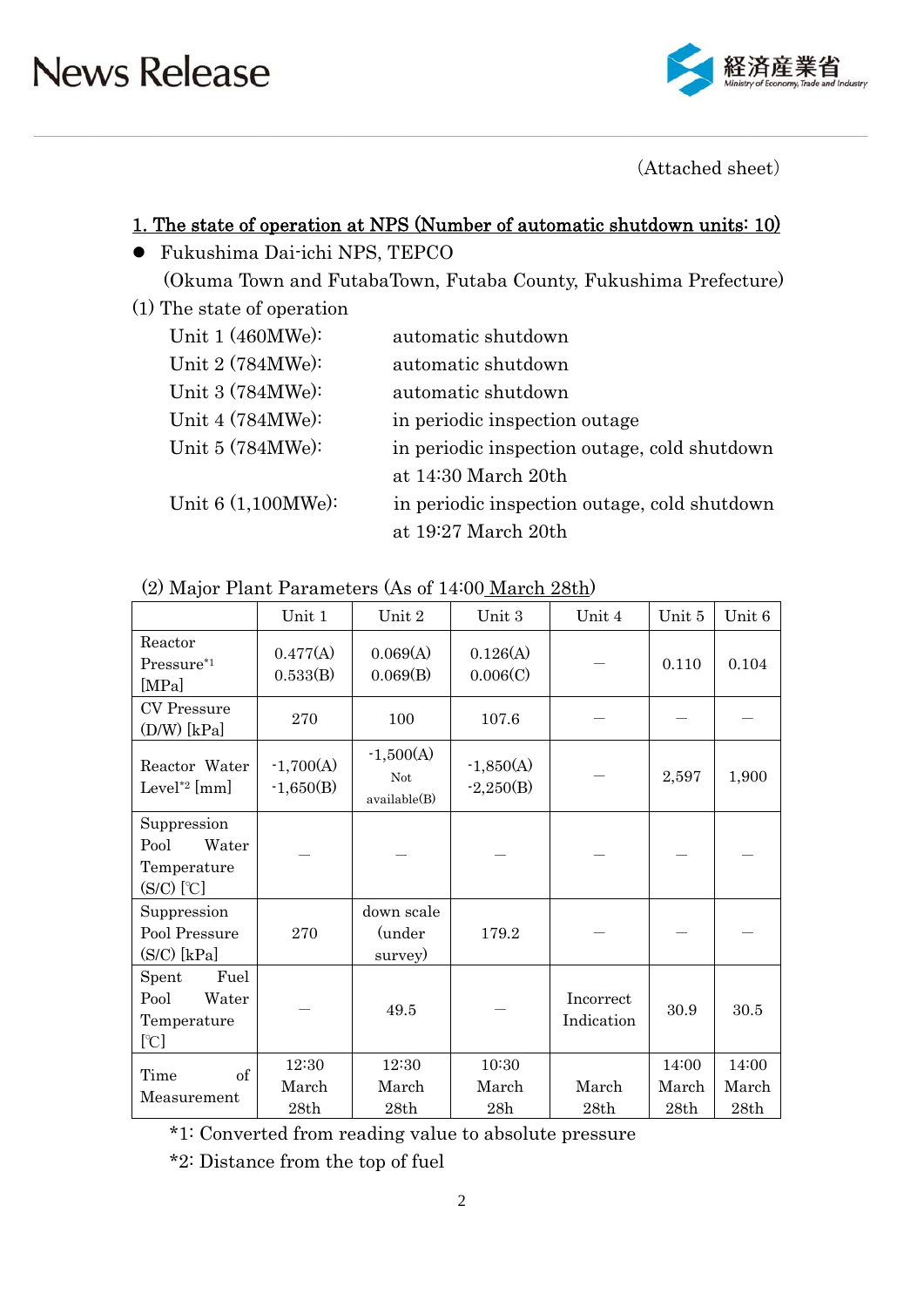

(3) Situation of Each Unit

<Unit 1>

- ・ TEPCO reported to NISA the event (Inability of water injection of the Emergency Core Cooling System) falling under the Article 15 of the Act on Special Measures Concerning Nuclear Emergency Preparedness. (16:36 March 11th)
- ・ Operation of Vent (10:17 March 12th)
- ・ Seawater injection to the Reactor Pressure Vessel (RPV) via the Fire Extinguish Line started. (20:20 March 12th)
- $\rightarrow$ Temporary interruption of the injection (01:10 March 14th)
- ・ The sound of explosion in Unit 1 occurred. (15:36 March 12th)
- ・ The amount of injected water to the Reactor Core was increased by utilizing the Feedwater Line in addition to the Fire Extinguish Line.  $(2m^3/h \rightarrow 18m^3/h)$ . (02:33 March 23rd) Later, it was switched to the Feedwater Line only (around 11m3/h). (09:00 March 23rd)
- ・ Lighting in the Central Operation Room was recovered. (11:30 March 24th)
- ・ As the result of concentration measurement in the stagnant water on the basement floor of the turbine building,  $2.1 \times 10^{5}$ Bq/cm<sup>3</sup> of <sup>131</sup>I (Iodine) and  $1.8 \times 10^6$ Bq/cm<sup>3</sup> of <sup>137</sup>Cs (Caesium) were detected as major radioactive nuclides.
- ・ White smoke was confirmed to generate continuously. (As of 06:30 March 28th)
- ・ Fresh water injection to RPV is carrying out. (As of 15:00 March 28th)

<Unit 2>

- ・ TEPCO reported to NISA the event (Inability of water injection of the Emergency Core Cooling System) falling under the Article 15 of the Act on Special Measures Concerning Nuclear Emergency Preparedness. (16:36 March 11th)
- ・ Operation of Vent (11:00 March 13th)
- ・ The Blow-out Panel of reactor building was opened due to the explosion in the reactor building of Unit 3. (After 11:00 March 14th)
- ・ Reactor water level tended to decrease. (13:18 March 14th) TEPCO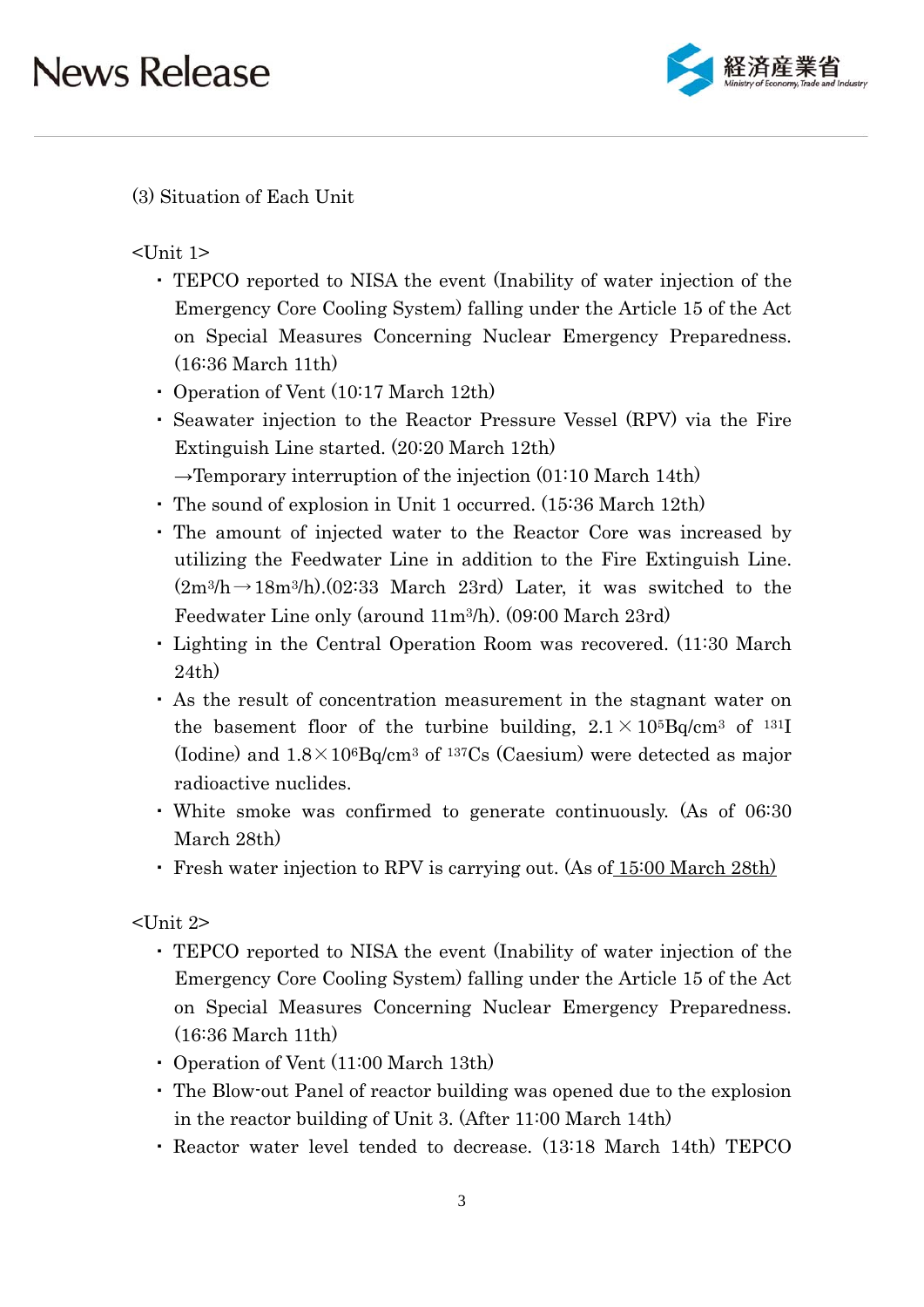

reported to NISA the event (Loss of reactor cooling functions) falling under the Article 15 of the Act on Special Measures Concerning Nuclear Emergency Preparedness. (13:49 March 14th)

- ・ Seawater injection to RPV via the Fire Extinguish line was ready. (19:20 March 14th)
- Water level in RPV tended to decrease. (22:50 March 14th)
- ・ Operation of Vent (0:02 March 15th)
- ・ A sound of explosion was made in Unit 2. As the pressure in Suppression Pool (Suppression Chamber) decreased (06:10 March 15th), there was a possibility that an incident occurred in the Chamber. (About 06:20 March 15th)
- ・ Electric power receiving at the emergency power source transformer from the external transmission line was completed. The work for laying the electric cable from the facility to the load side was carried out. (As of 13:30 March 19th)
- ・ Injection of 40t of Seawater to the Spent Fuel Pool was started.(from 15:05 till 17:20 March 20th)
- ・ Power Center of Unit 2 received electricity (15:46 March 20th)
- ・ White smoke generated. (18:22 March 21st)
- ・ White smoke was died down and almost invisible. (As of 07:11 March 22nd)
- ・ Injection of 18t of Seawater to the Spent Fuel Pool was carried out. (From 16:07 till 17:01 March 22nd)
- ・ White smoke was confirmed to generate continuously. (Around 06:20 March 25th)
- ・ Injection of seawater to the Spent Fuel Pool via the Fuel Pool Cooling Line was carried out. (From 10:30 till 12:19 March 25th)
- ・ White smoke was confirmed to generate continuously (As of 08:00 March 26th)
- ・ Lighting of Central Operation Room was recovered (16:46 March26th)
- ・ The pump for the fresh water injection to RPV of Unit 2 was switched from the Fire Pump Truck to the temporary motor-driven pump.(18:31 March 27th)
- ・ Regarding the result of the concentration measurement in the stagnant water on the basement floor of the turbine building of Unit 2 of Fukushima Dai-ichi NPS announced by TEPCO on 27 March, TEPCO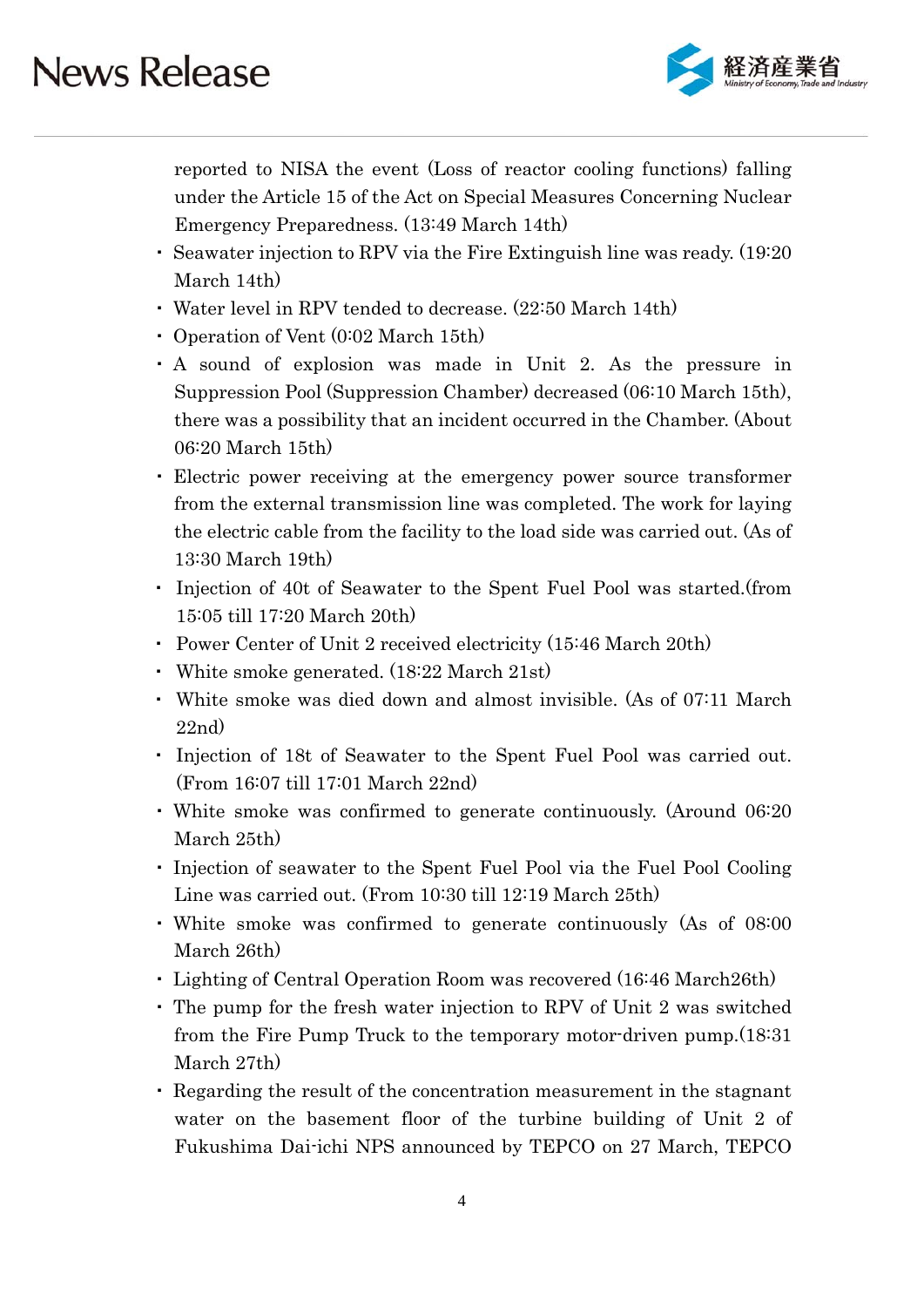

reported to NISA that as the result of analysis and evaluation through re-sampling, judging the measured value of Iodine-134 was wrong, the concentrations of gamma nuclides including Iodine-134 were less than the detection limit.(00:07 March 28)

- ・ White smoke was confirmed to generate continuously. (As of 06:30 March 28th)
- ・ Fresh water injection to RPV is carrying out. (As of 15:00 March 28th)

### <Unit 3>

- ・ TEPCO reported to NISA the event (Inability of water injection of the Emergency Core Cooling System) falling under the Article 15 of the Act on Special Measures Concerning Nuclear Emergency Preparedness. (05:10 March 13th)
- ・ Operation of Vent (20:41 March 12th)
- ・ Operation of Vent (08:41 March 13th)
- ・ Fresh water started to be injected to RPV via the Fire Extinguish Line. (11:55 March 13th)
- ・ Seawater started to be injected to RPV via the Fire Extinguish Line. (13:12 March 13th)
- ・ Seawater injection for Units 1 and 3 was interrupted due to the lack of seawater in pit. (01:10 March 14th)
- ・ Seawater injection to RPV for Unit 3 was restarted. (03:20 March 14th)
- ・ Operation of Vent (05:20 March 14th)
- ・ The pressure in Primary Containment Vessel (PCV) of Unit 3 rose unusually. (07:44 March 14th) TEPCO reported to NISA on the event falling under the Article 15 of the Act on Special Measures Concerning Nuclear Emergency Preparedness. (7:52 March 14th)
- ・ In Unit 3, the explosion like Unit 1 occurred around the reactor building (11:01 March 14th)
- ・ The white smoke like steam generated from Unit 3. (08:30 March 16th)
- ・ Because of the possibility that PCV of Unit 3 was damaged, the workers evacuated from the main control room of Units 3 and 4 (common control room). (10:45 March 16th) Thereafter the operators returned to the room and restarted the operation of water injection. (11:30 March 16th)
- ・ Seawater was discharged 4 times to Unit 3 by the helicopters of the Self-Defence Force. (9:48, 9:52, 9:58 and 10:01 March 17th)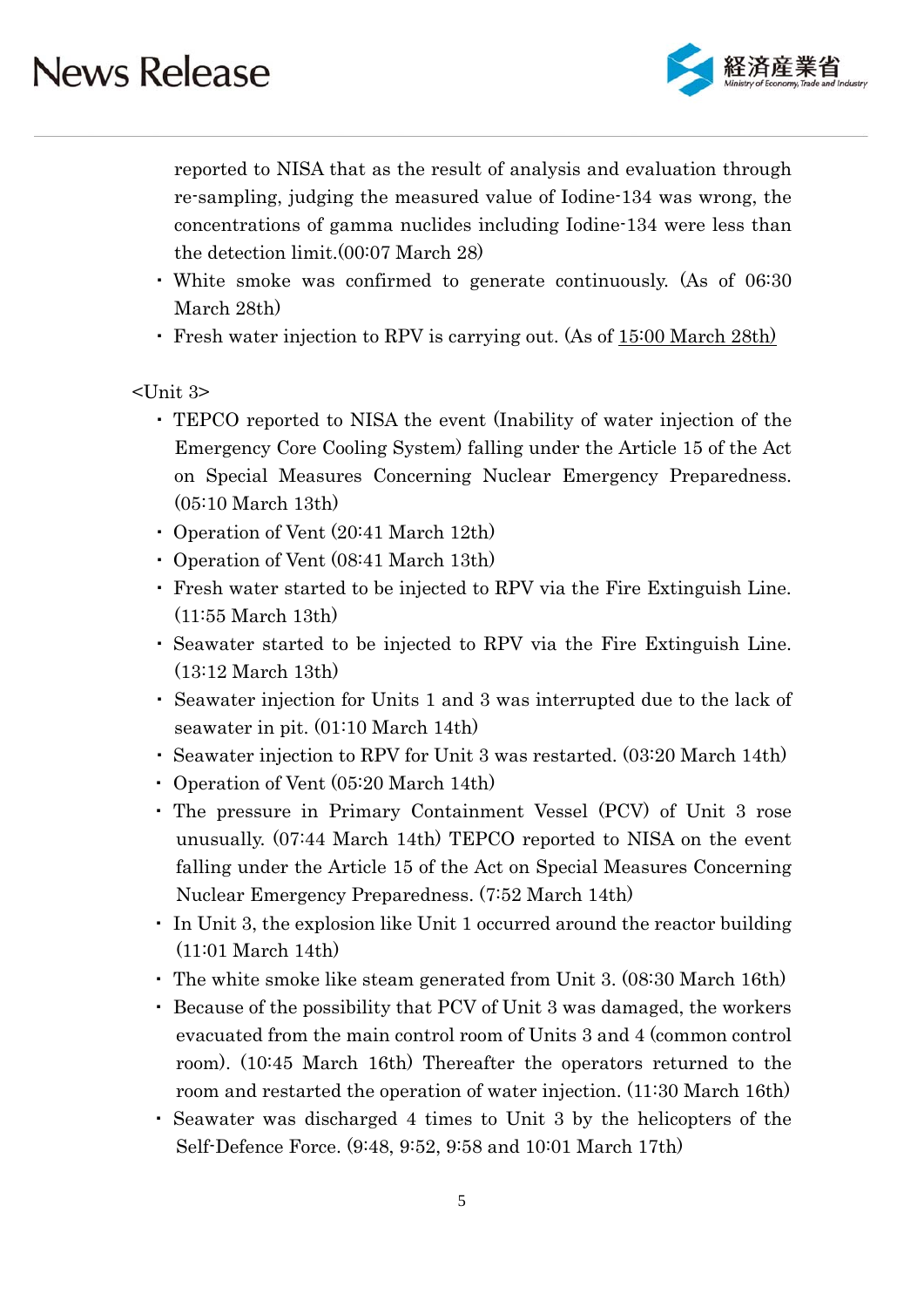

- ・ The riot police arrived at the site for the water spray from the grand. (16:10 March 17th)
- ・ The Self-Defence Force started the water spray using a fire engine. (19:35 March 17th)
- ・ The water spray from the ground was carried out by the riot police. (From 19:05 till 19:13 March 17th)
- ・ The water spray from the ground was carried out by the Self-Defense Force using 5 fire engines. (19:35, 19:45, 19:53, 20:00 and 20:07 March 17th)
- ・ The water spray from the ground using 6 fire engines (6 tons of water spray per engine) was carried out by the Self-Defence Force. (From before 14:00 till 14:38 March 18th)
- ・ The water spray from the ground using a fire engine provided by the US Military was carried out. (Finished at 14:45 March 18th)
- ・ Hyper Rescue Unit of Tokyo Fire Department carried out the water spray. (Finished at 03:40 March 20th)
- ・ The pressure in PCV of Unit 3 rose (320 kPa as of 11:00 March 20th). Preparation to lower the pressure was carried. Judging from the situation, immediate pressure relief was not required. Monitoring the pressure continues (120 kPa at 12:15 March 21st).
- ・ On-site survey for leading electric cable (From 11:00 till 16:00 March 20th)
- ・ Water spray over the Spent Fuel Pool of Unit 3 by Hyper Rescue Unit of Tokyo Fire Department was carried out (From 21:30 March 20th till 03:58 March 21st).
- ・ Works for the recovery of external power supply is being carried out.
- ・ Grayish smoke generated from Unit 3. (At around 15:55 March 21st)
- ・ The smoke was confirmed to be died down. (17:55 March 21st)
- ・ Grayish smoke changed to be whitish and seems to be ceasing. (As of 07:11 March 22nd)
- ・ Water spray (Around 180t) by Hyper Rescue Unit of Tokyo Fire Department was carried out. (from 15:10 till 15:59 March 22nd)
- ・ Lighting was recovered in the Central Operation Room. (22:43 March 22nd)
- ・ Injection of 35t of seawater to the Spent Fuel Pool via the Fuel Pool Cooling Line was carried out. (From 11:03 till 13:20 March 23rd)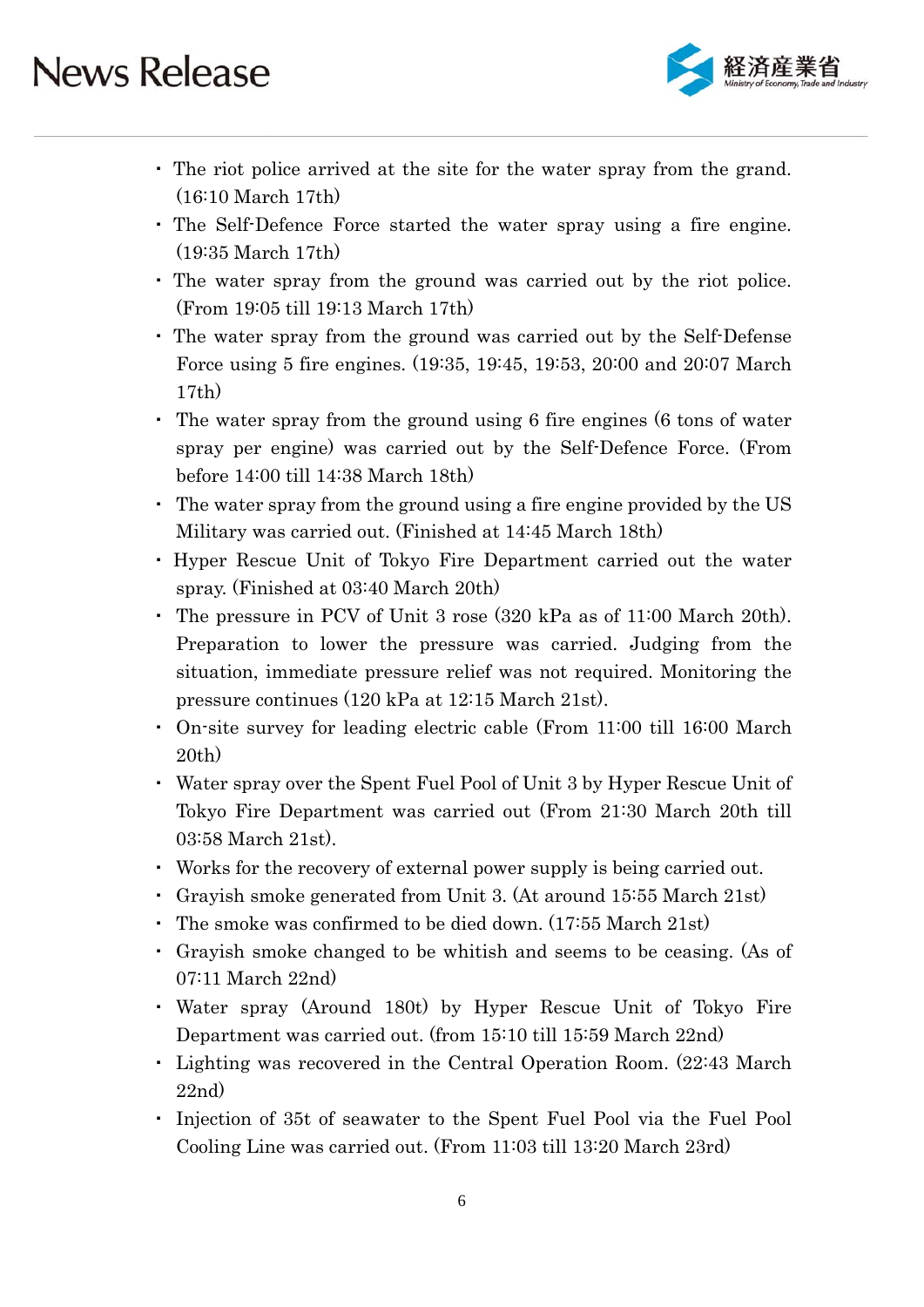

- ・ Slightly blackish smoke generated from the reactor building. (Around 16:20 March 23rd) At around 23:30 March 23rd and around 4:50 March 24th, it was reported that the smoke seemed to cease.
- ・ Around 120t of seawater was injected to the Spent Fuel Pool via the Fuel Pool Cooling Line. (From around 5:35 till around 16:05 March 24th)
- ・ As the results of the survey of the stagnant water, into which workers who were laying electric cable on the ground floor and the basement floor of the turbine building of the Unit 3 walked, the dose rate on the water surface was around 400mSv/h, and as the result of gamma-ray analysis of the sampling water, the totaled concentration of each nuclide of the sampling water was around 3.9×106 Bq/cm3.
- ・ Water spray by Kawasaki City Fire Bureau supported by Tokyo Fire Department was carried out. (From 13:28 till 16:00 March 25th)
- ・ Water spray of approximately 100t using Concrete Pump Truck (50t/h) was carried out. (From 12:34 till 14:36 March 27th)
- ・ White smoke was confirmed to generate continuously (As of 06:30 March 28th)
- Injection of fresh water to RPV is carrying out. (As of 15:00 March 28th)

<Unit 4>

- ・ Because of the replacement work of the Shroud of RPV, no fuel was inside the RPV.
- ・ The temperature of water in the Spent Fuel Pool had increased. (84 ℃ at 04:08 March 14th)
- ・ It was confirmed that a part of wall in the operation area of Unit 4 was damaged. (06:14 March 15th)
- ・ The fire at Unit 4 occurred. (09:38 March 15th) TEPCO reported that the fire was extinguished spontaneously. (11:00 March 15th)
- ・ The fire occurred at Unit 4. (5:45 March 16th) TEPCO reported that no fire could be confirmed on the ground.(At around 06:15 March 16th)
- ・ The Self-Defence Force started water spray over the Spent Fuel Pool of Unit 4 (09:43 March 20th).
- ・ On-site survey for leading electric cable (From 11:00 till 16:00 March 20th)
- ・ Water spray over the Spent Fuel Pool of Unit 4 by Self-Defence Force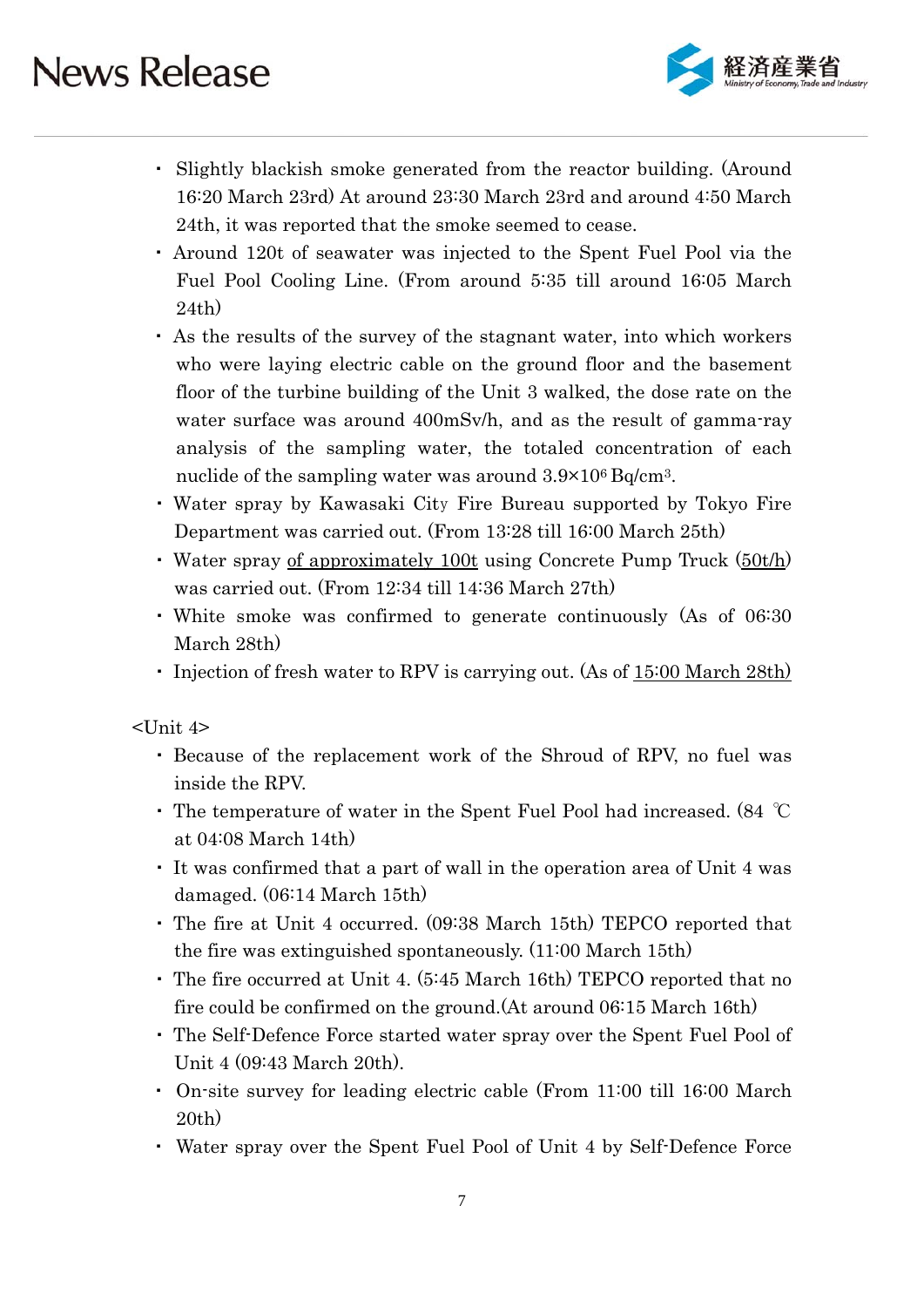

was started. (From around 18:30 till 19:46 March 20th).

- ・ Water spray over the Spent Fuel Pool by Self-Defence Force using 13 fire engines was started (From 06:37 till 08:41 March 21st).
- ・ Works for laying electricity cable to the Power Center was completed. (At around 15:00 March 21st)
- ・ Power Center received electricity. (10:35 March 22nd)
- ・ Spray of around 150t of water using Concrete Pump Truck (50t/h) was carried out. (from 17:17 till 20:32 March 22nd)
- ・ Spray of around 130t of water using Concrete Pump Truck (50t/h) was carried out. (From 10:00 till 13:02 March 23rd)
- ・ Spray of around 150t of water using Concrete Pump Truck (50t/h) was carried out. (From 14:36 till 17:30 March 24th)
- ・ Spray of around 150t of water using Concrete Pump Truck (50t/h) was carried out. (From 19:05 till 22:07 March 25th)
- ・ Injection of seawater to the Spent Fuel Pool via the Fuel Pool Cooling Line was carried out. (From 06:05 till 10:20 March 25th)
- ・ Water spray of approximately 125t using Concrete Pump Truck (50t/h) was carried out. (From 16:55 till 19:25 March 28th)
- ・ White smoke was confirmed to generate continuously. (As of 06:30 March 28th)

<Units 5 and 6>

- ・ The first unit of Emergency Diesel Generator (B) for Unit 6 is operating and supplying electricity. Water injection to RPV and the Spent Fuel Pool through the system of Make up Water Condensate (MUWC) is being carried out.
- ・ The second unit of Emergency Diesel Generator (A) for Unit 6 started up. (04:22 March 19th)
- ・ The pumps for Residual Heat Removal (RHR) (C) for Unit 5 (05:00 March 19th) and RHR (B) for Unit 6 (22:14 March 19th) started up and recovered heat removal function. It cools Spent Fuel Pool with priority. (Power supply : Emergency Diesel Generator for Unit 6) (05:00 March 19th)
- ・ Unit 5 under cold shut down (14:30 March 20th)
- ・ Unit 6 under cold shut down (19:27 March 20th)
- ・ Receiving electricity reached to the transformer of starter. (19:52 March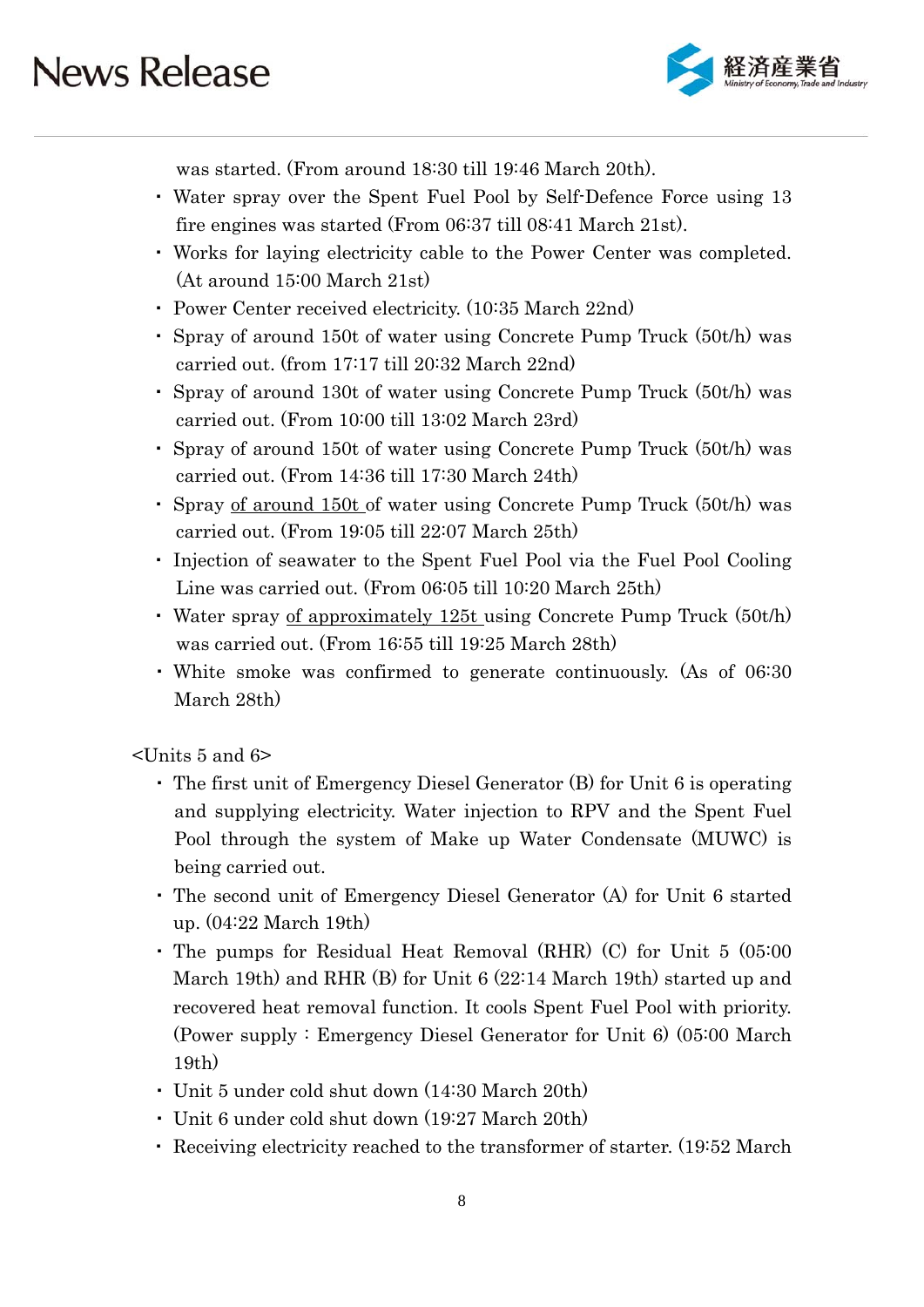

20th)

- ・ Power supply to Unit 5 was switched from the Emergency Diesel Generator to external power supply. (11:36 March 21st)
- ・ Power supply to Unit 6 was switched from the Emergency Diesel Generator to external power supply. (19:17 March 22nd)
- ・ The temporary pump for RHR Seawater System (RHRS) of Unit 5 was automatically stopped when the power supply was switched from the temporary to the permanent. (17:24 March 23rd)
- ・ Repair of the temporary pump for RHRS of Unit 5 was completed (16:14 March 24th) and cooling was started again. (16:35 March 24th)
- ・ Power supply for the temporary pump for RHRS of Unit 6 was switched from the temporary to the permanent. (15:38 and 15:42 March 25th)

<Common Spent Fuel Pool>

- ・ It was confirmed that the water level of Spent Fuel Pool was maintained full at after 06:00 March 18th.
- ・ Water spray over the Common Spent Fuel Pool was started (From 10:37 till 15:30 March 21st)
- ・ The power was started to be supplied (15:37 March 24th) and cooling was also started.(18:05 March 24th)
- ・ As of 08:00 March 27th, water temperature of the pool was around 39℃.

<Other>

As the result of nuclide analysis at around the southern Water Discharge Canal,  $7.4 \times 10^{1}$ Bq/cm<sup>3</sup> of <sup>131</sup>I (Iodine) (1,850.5 times higher than the concentration limit in water outside the Environmental Monitoring Area) was detected. (14:30 March 26th)

(As the result of measurement on 27 March, it was detected as 250 times higher than the limit in water. On the other hand, as the result of the analysis at the north side of the Water Discharge Canal of the NPS, 4.6  $\times$  10<sup>1</sup>Bq/cm<sup>3</sup> of <sup>131</sup>I (Iodine) (1,150 times higher than the limit) was detected. (14:05 March 27th))

Fukushima Dai-ni NPS (TEPCO)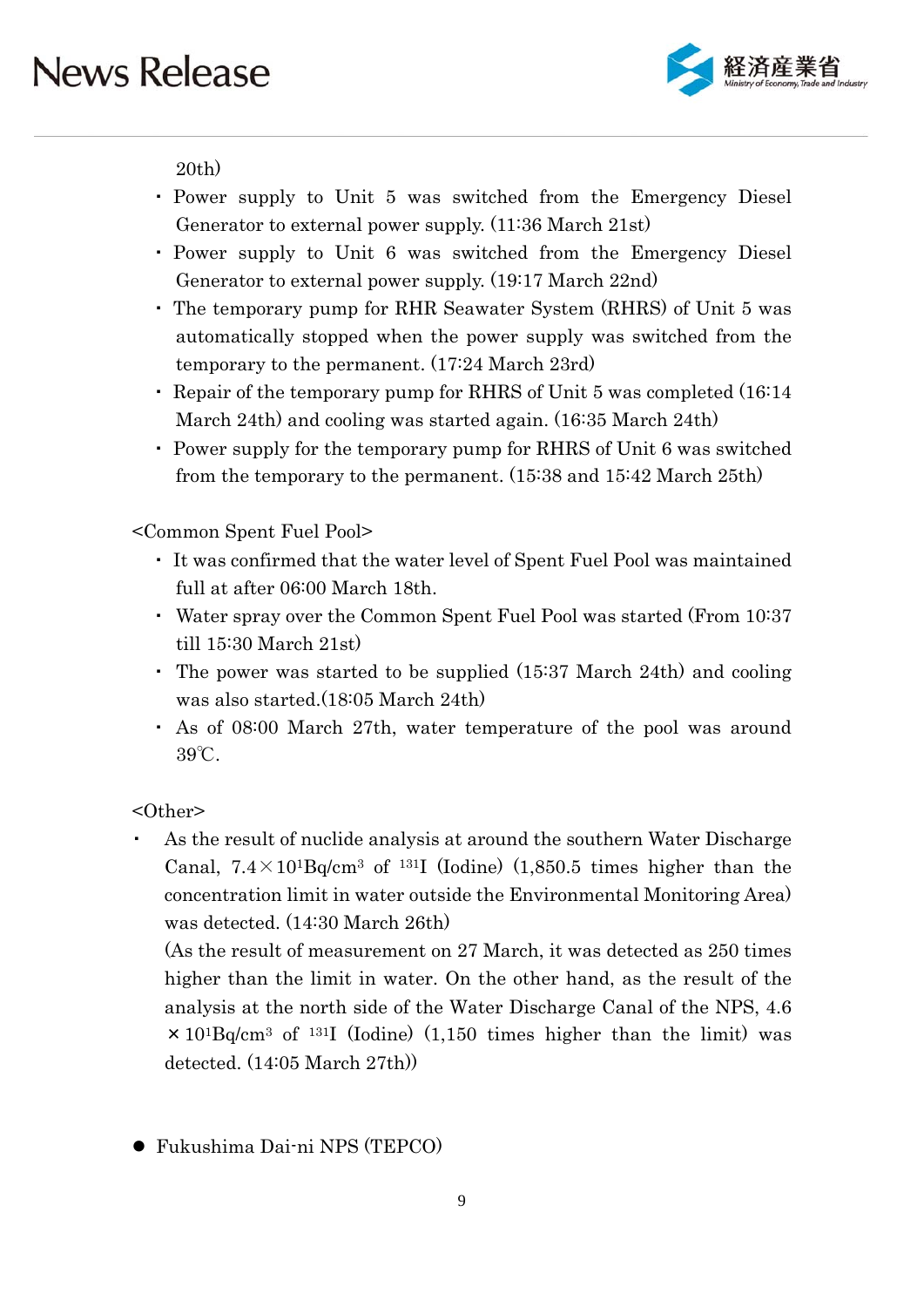

(Naraha Town / Tomioka Town, Futaba County, Fukushima Prefecture.)

| (1) The state of operation |            |                                              |  |  |  |
|----------------------------|------------|----------------------------------------------|--|--|--|
| Unit1 $(1,100MWe)$ :       |            | automatic shutdown, cold shut down at 17:00, |  |  |  |
|                            | March 14th |                                              |  |  |  |
| Unit2 $(1,100MWe)$ :       |            | automatic shutdown, cold shut down at 18:00, |  |  |  |
|                            | March 14th |                                              |  |  |  |
| Unit3 (1,100MWe):          |            | automatic shutdown, cold shut down at 12:15, |  |  |  |
|                            | March 12th |                                              |  |  |  |
| Unit4 $(1,100MWe)$ :       |            | automatic shutdown, cold shut down at 07:15, |  |  |  |
|                            | March 15th |                                              |  |  |  |

|                               | Unit         | Unit 1   | Unit 2   | Unit 3   | Unit 4   |  |
|-------------------------------|--------------|----------|----------|----------|----------|--|
| Reactor                       | MPa          | 0.15     | 0.13     | 0.10     | 0.13     |  |
| Pressure <sup>*1</sup>        |              |          |          |          |          |  |
| Reactor<br>water              | $\mathrm{C}$ | 27.7     | 28.2     | 40.8     | 27.9     |  |
| temperature                   |              |          |          |          |          |  |
| Reactor<br>water              |              | 9,296    | 10,296   | 7,826    | 8,785    |  |
| $level^*2$                    | mm           |          |          |          |          |  |
| Suppression                   |              |          |          |          | 27       |  |
| $\mathrm{C}$<br>pool<br>water |              | 24       | 26       | 26       |          |  |
| temperature                   |              |          |          |          |          |  |
| Suppression                   | kPa          | 107      | 106      | 103      |          |  |
| (abs)<br>pool pressure        |              |          |          |          | 103      |  |
|                               |              | cold     | cold     | cold     | cold     |  |
| Remarks                       |              | shutdown | shutdown | shutdown | shutdown |  |

(2) Major plant parameters (As of  $06:00:00$  March 28th)

\*1: Converted from reading value to absolute pressure

\*2: Distance from the top of fuel

(3) Report concerning other incidents

- ・ TEPCO reported to NISA the event in accordance with the Article 10 of the Act on Special Measures Concerning Nuclear Emergency Preparedness regarding Unit 1. (18:08 March 11th)
- ・ TEPCO reported to NISA the events in accordance with the Article 10 regarding Units 1, 2 and 4. (18:33 March 11th)
- ・ TEPCO reported to NISA the event (Loss of pressure suppression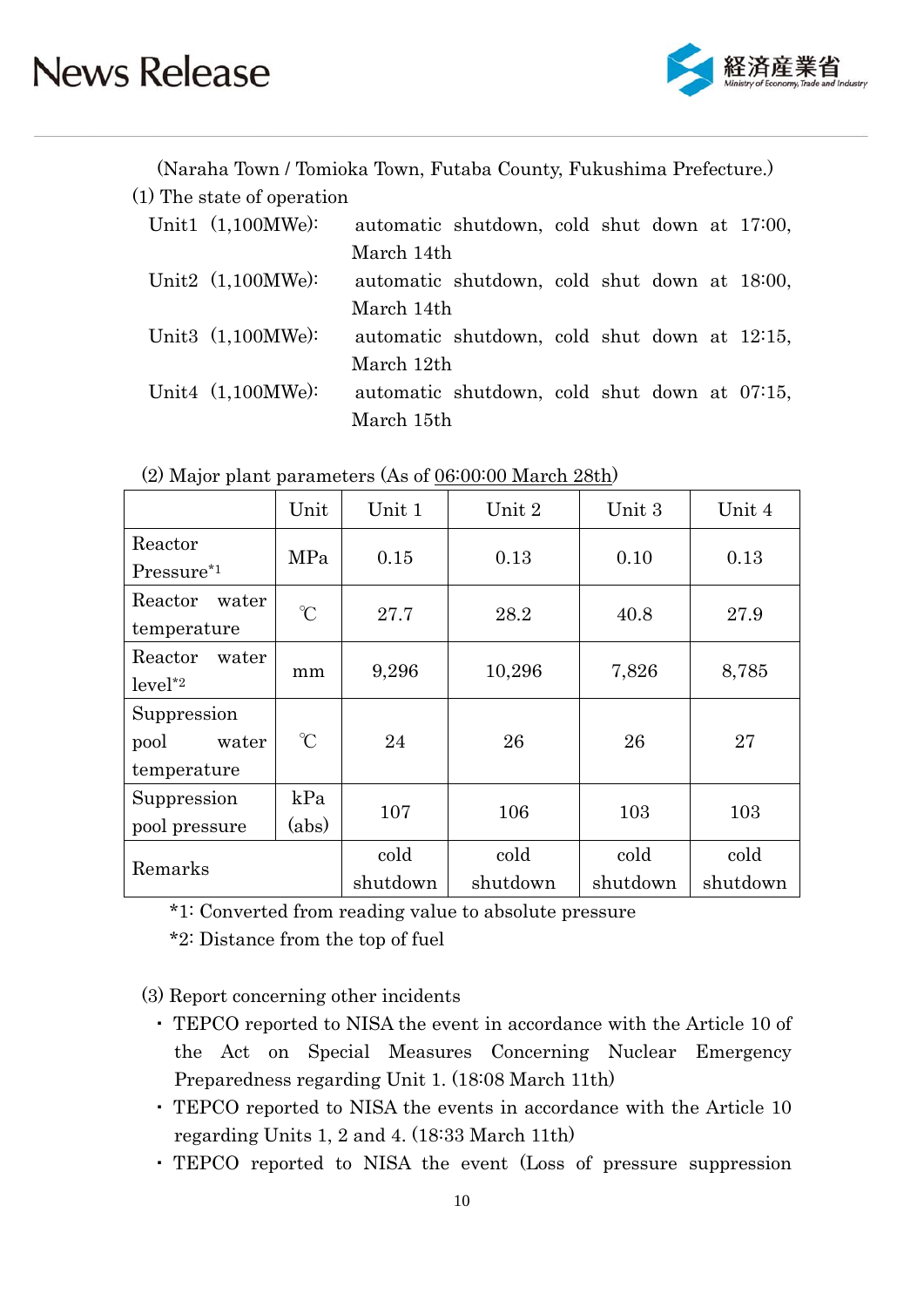

function) falling under the Article 15 of the Act on Special Measures Concerning Nuclear Emergency Preparedness regarding Unit 1. (5:22 March 12th)

- ・ TEPCO reported to NISA the event (Loss of pressure suppression function) falling under the Article 15 of the Act on Special Measures Concerning Nuclear Emergency Preparedness regarding Unit 2. (5:32 March 12th)
- ・ TEPCO reported to NISA the event (Loss of pressure suppression function) falling under the Article 15 of the Act on Special Measures Concerning Nuclear Emergency Preparedness regarding Unit 4 of Fukushima Dai-ni NPS. (6:07 March 12th)
- Onagawa NPS (Tohoku Electric Power Co. Inc.) (Onagawa Town, Oga County and Ishinomaki City, Miyagi Prefecture)
- (1) The state of operation
	- Unit 1 (524MWe): automatic shutdown, cold shut down at 0:58, March 12th

Unit 2 (825MWe): automatic shutdown, cold shut down at earthquake Unit 3 (825MWe): automatic shutdown, cold shut down at 1:17, March 12th

(2) Readings of monitoring post, etc.

MP2 (Monitoring at the North End of Site Boundary) approx. 0.86  $\mu$  SV/h (16:00 March 26th)  $\rightarrow$  approx. 0.77  $\mu$  SV/h (16:00 March 27th)

- (3) Report concerning other incidents
	- Fire Smoke on the first basement of the Turbine Building was confirmed to be extinguished. (22:55 on March 11th)
	- ・ Tohoku Electric Power Co. reported to NISA in accordance with the Article 10 of the Act on Special Measures Concerning Nuclear Emergency Preparedness. (13:09 March 13th)

### 2. Action taken by NISA

(March 11th)

14:46 Set up of the NISA Emergency Preparedness Headquarters (Tokyo)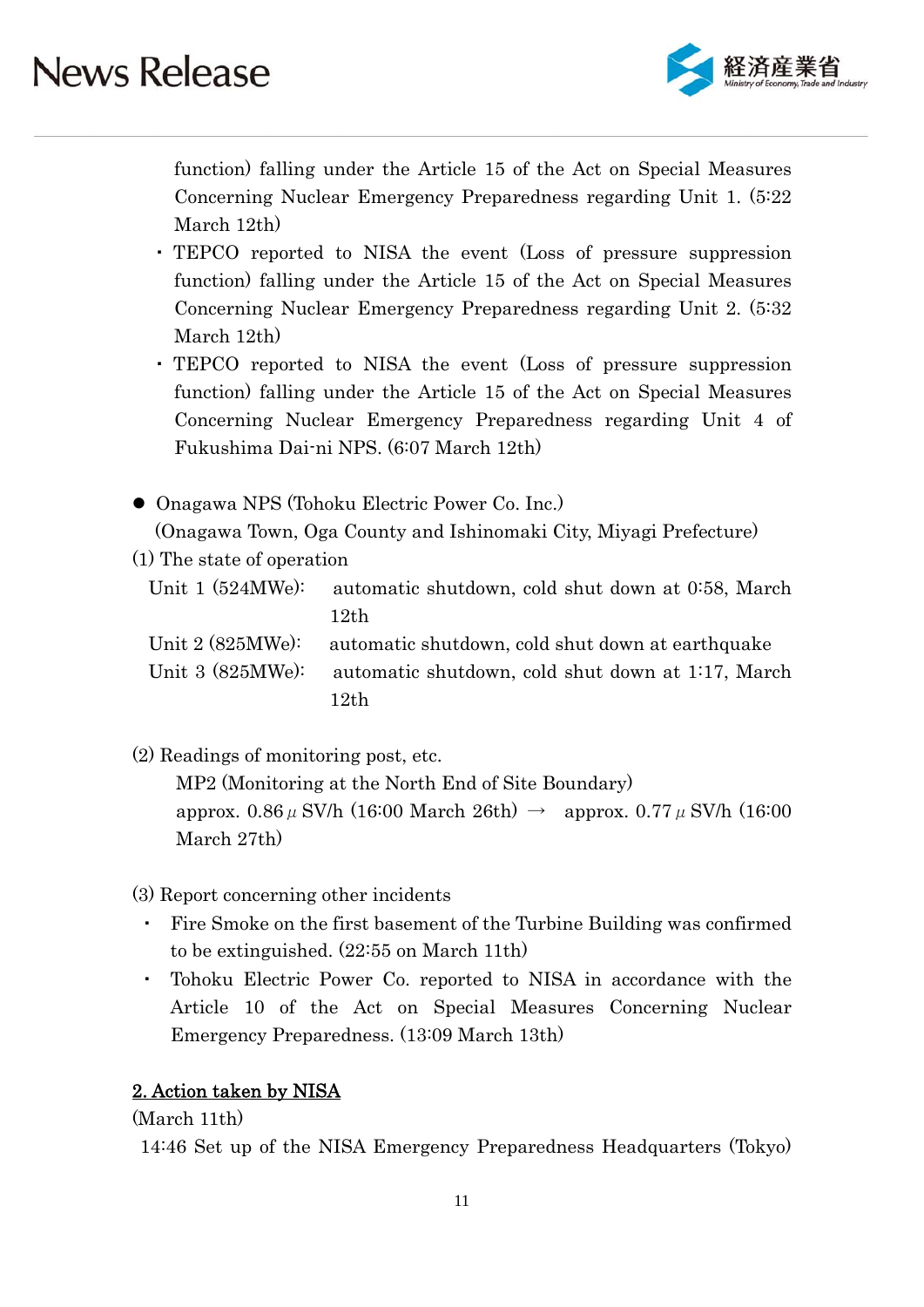

immediately after the earthquake

- 15:42 TEPCO reported to NISA in accordance with the Article 10 of the Act on Special Measures Concerning Nuclear Emergency Preparedness regarding Fukushima Dai-ichi NPS.
- 16:36 TEPCO recognized the event (Inability of water injection of the Emergency Core Cooling System) in accordance with the Article 15 of the Act on Special Measures Concerning Nuclear Emergency Preparedness regarding Units 1 and 2 of Fukushima Dai-ichi NPS. (Reported to NISA at 16:45)
- 18:08 Regarding Unit 1 of Fukushima Dai-ni NPS, TEPCO reported to NISA in accordance with the Article 10 of the Act on Special Measures Concerning Nuclear Emergency Preparedness.
- 18:33 Regarding Units 1, 2 and 4 of Fukushima Dai-ni NPS, TEPCO reported to NISA in accordance with the Article 10 of Act on Special Measures Concerning Nuclear Emergency Preparedness.
- 19:03 The Government declared the state of nuclear emergency. (Establishment of Government Nuclear Emergency Response Headquarters and Local Emergency Response Headquarters)
- 20:50 Fukushima Prefecture's Emergency Response Headquarters issued a direction for the residents within 2 km radius from Unit 1 of Fukushima Dai-ichi NPS to evacuate. (The population of this area is 1,864.)
- 21:23 Directives from Prime Minister to the Governor of Fukushima Prefecture, the Mayor of Okuma Town and the Mayor of Futaba Town were issued regarding the event occurred at Fukushima Dai-ichi NPS, TEPCO, in accordance with the Paragraph 3, the Article 15 of the Act on Special Measures Concerning Nuclear Emergency Preparedness as follows:
	- Direction for the residents within 3km radius from Unit 1 of Fukushima Dai-ichi NPS to evacuate
	- Direction for the residents within 10km radius from Unit 1 of Fukushima Dai-ichi NPS to stay in-house
- 24:00 Vice Minister of Economy, Trade and Industry, Ikeda arrived at the Local Emergency Response Headquarters

(March12th)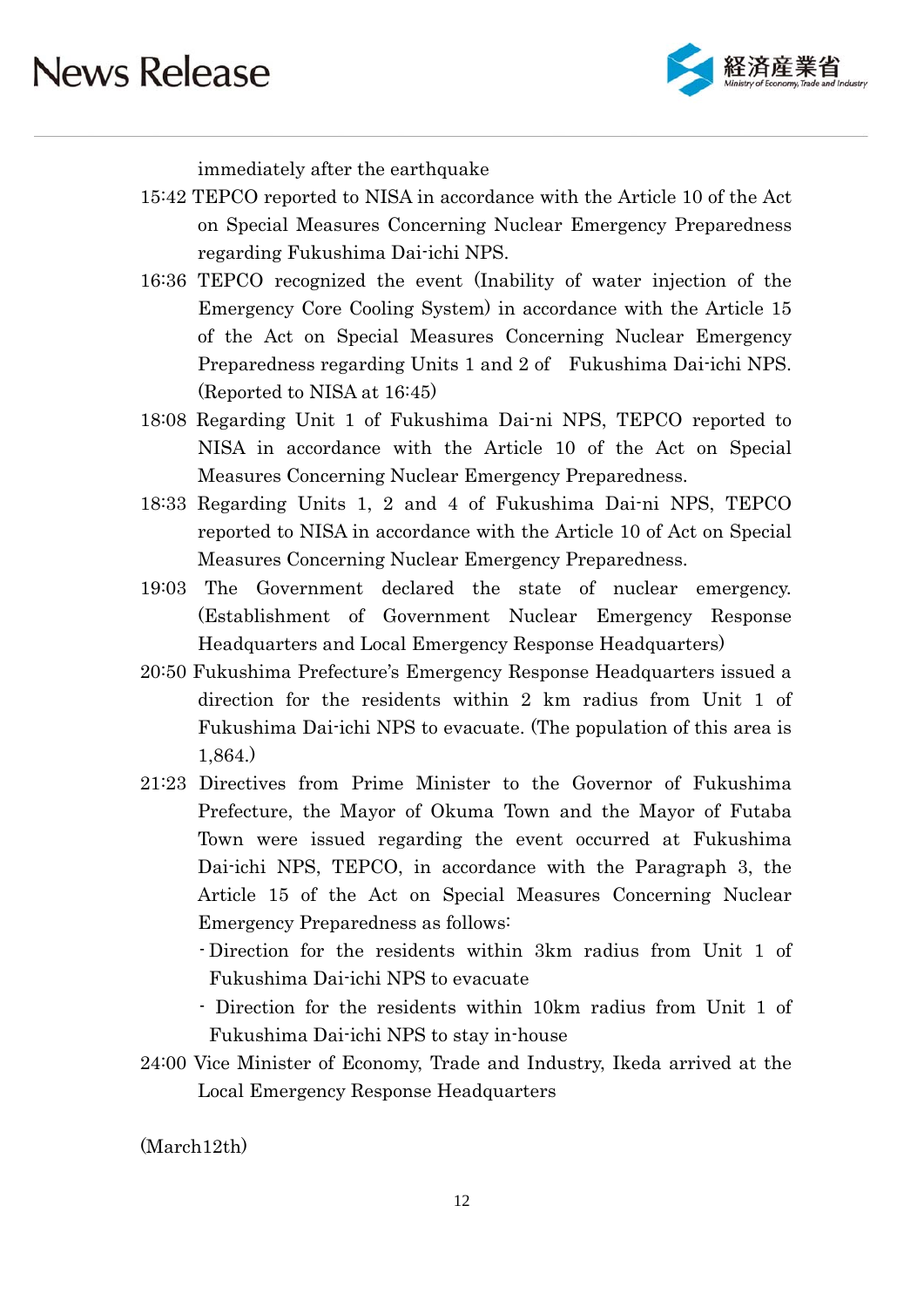

- 05:22 Regarding Unit 1 of Fukushima Dai-ni NPS, TEPCO recognized the event (Loss of pressure suppression function) to fall under the Article 15 of the Act on Special Measures Concerning Nuclear Emergency Preparedness. (Reported to NISA at 06:27)
- 05:32 Regarding Unit 2 of Fukushima Dai-ni NPS, TEPCO recognized the event (Loss of pressure suppression function) to fall under the Article 15 of the Act on Special Measures Concerning Nuclear Emergency Preparedness.
- 05:44 Residents within 10km radius from Unit 1 of Fukushima Dai-ichi NPS shall evacuate by the Prime Minister Directive.
- 06:07 Regarding of Unit 4 of Fukushima Dai-ni NPS, TEPCO recognized the event (Loss of pressure suppression function) to fall under the Article 15 of the Act on Special Measures Concerning Nuclear Emergency Preparedness.
- 06:50 In accordance with the Paragraph 3, the Article 64 of the Nuclear Regulation Act, the order was issued to control the internal pressure of PCV of Units 1 and 2 of Fukushima Dai-ichi NPS.
- 07:45 Directives from Prime Minister to the Governor of Fukushima Prefecture, the Mayors of Hirono Town, Naraha Town , Tomioka Town and Okuma Town were issued regarding the event occurred at Fukushima Dai-ni NPS, TEPCO, pursuant to the Paragraph 3, the Article 15 of the Act on Special Measures Concerning Nuclear Emergency Preparedness as follows:
	- Direction for the residents within 3km radius from Fukushima Dai-ni NPS to evacuate
	- Direction for the residents within 10km radius from Fukushima Dai-ni NPS to stay in-house
- 17:00 TEPCO reported to NISA the event (Unusual increase of radiation dose at the site boundary) falling under the Article 15 of the Act on Special Measures Concerning Nuclear Emergency Preparedness regarding Fukushima Dai-ichi NPS.
- 17:39 Prime Minister directed evacuation of the residents within the 10 km radius from Fukushima Dai-ni NPS.
- 18:25 Prime Minister directed evacuation of the residents within the 20km radius from Fukushima Dai-ichi NPS.
- 19:55 Directives from Prime Minister was issued regarding seawater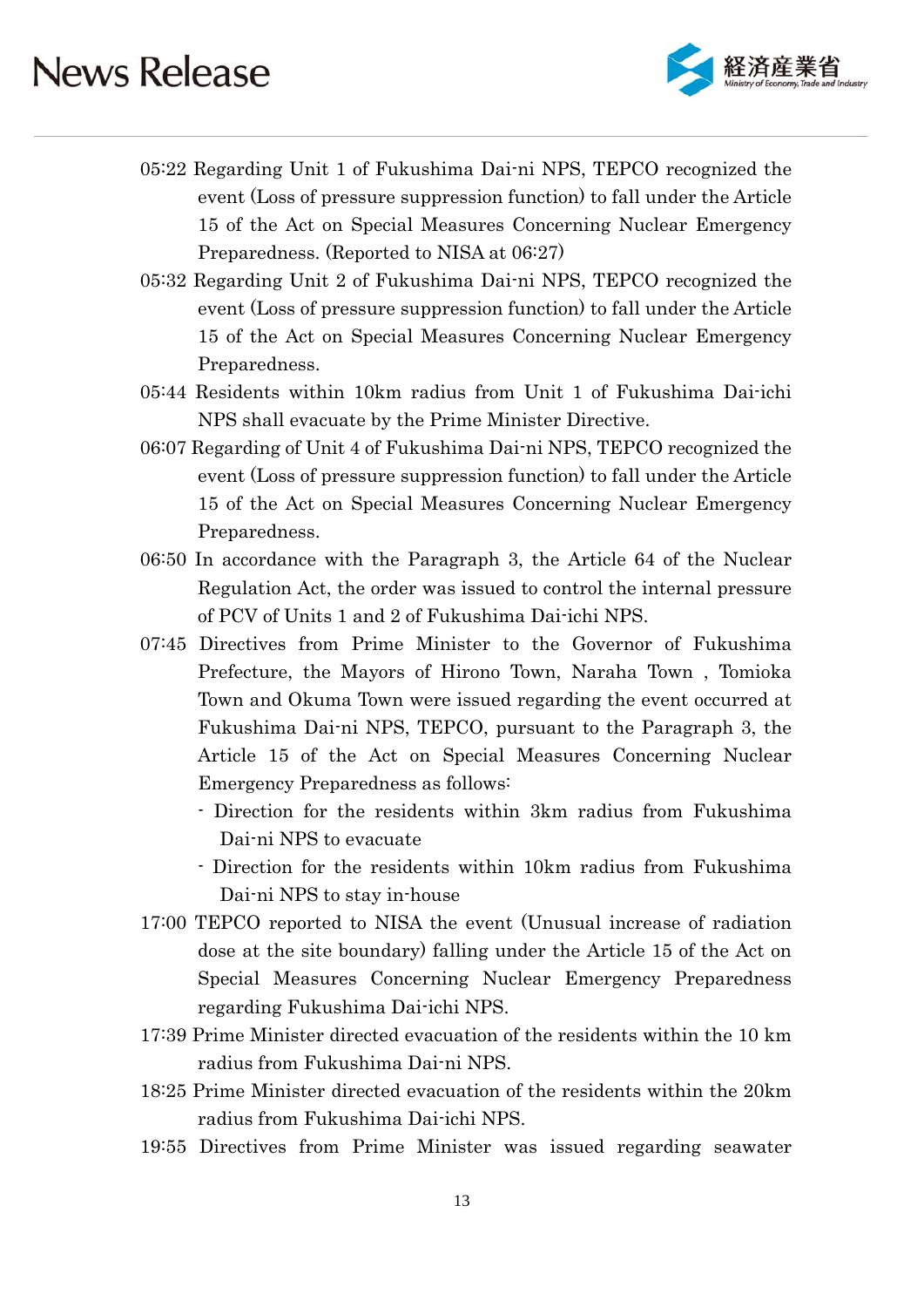

injection to Unit 1 of Fukushima Dai-ichi NPS.

20:05 Considering the Directives from Prime Minister and pursuant to the Paragraph 3, the Article 64 of the Nuclear Regulation Act, the order was issued to inject seawater to Unit 1 of Fukushima Dai-ichi NPS and so on.

20:20 At Unit 1 of Fukushima Dai-ichi NPS, seawater injection started.

(March 13th)

- 05:38 TEPCO reported to NISA the event (Total loss of coolant injection function) falling under the Article 15 of the Act on Special Measures Concerning Nuclear Emergency Preparedness regarding Unit 3 of Fukushima Dai-ichi NPS. Recovering efforts by TEPCO of the power source and coolant injection function and the work on venting were under way.
- 09:01 TEPCO reported to NISA the event (Unusual increase of radiation dose at the site boundary) falling under the Article 15 of the Act on Special Measures Concerning Nuclear Emergency Preparedness regarding Fukushima Dai-ichi NPS.
- 09:08 Pressure suppression and fresh water injection started for Unit 3 of Fukushima Dai-ichi NPS.
- 09:20 The Pressure Vent Valve of Unit 3 of Fukushima Dai-ichi NPS was opened.
- 09:30 Directive was issued for the Governor of Fukushima Prefecture, the Mayors of Okuma Town, Futaba Town, Tomioka Town and Namie Town in accordance with the Act on Special Measures Concerning Nuclear Emergency Preparedness on the contents of radioactivity decontamination screening.
- 09:38 TEPCO reported to NISA that Unit 1 of Fukushima Dai-ichi NPS reached a situation specified in the Article 15 of the Act on Special Measures Concerning Nuclear Emergency Preparedness.
- 13:09 Tohoku Electric Power Co. reported to NISA that Onagawa NPS reached a situation specified in the Article 10 of the Act on Special Measures Concerning Nuclear Emergency Preparedness.
- 13:12 Fresh water injection was switched to seawater injection for Unit 3 of Fukushima Dai-ichi NPS.
- 14:36 TEPCO reported to NISA the event (Unusual increase of radiation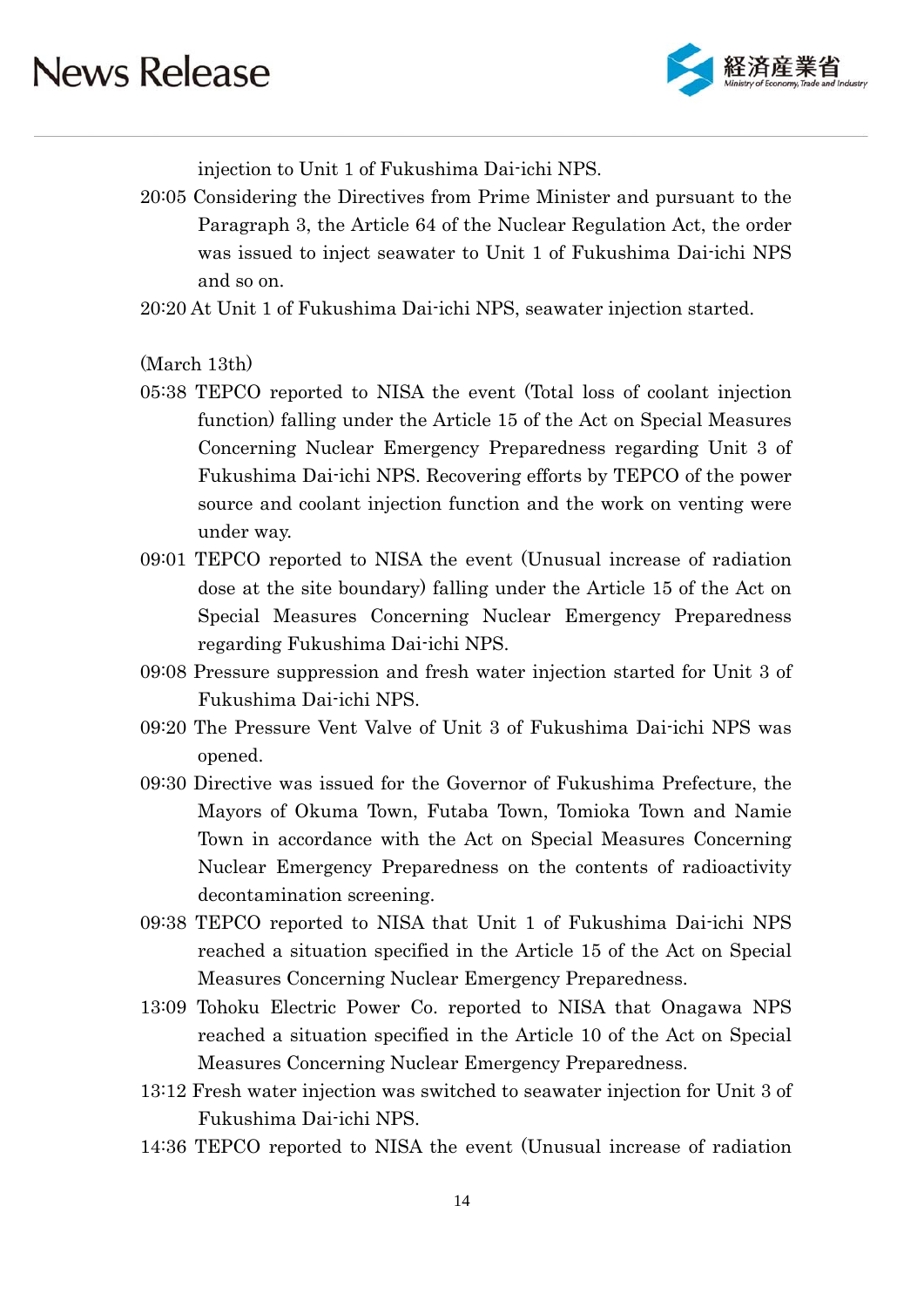

dose at the site boundary) falling under the Article 15 of the Act on Special Measures Concerning Nuclear Emergency Preparedness regarding Fukushima Dai-ichi NPS.

(March 14th)

- 01:10 Seawater injection for Units 1 and 3 of Fukushima Dai-ichi NPS were temporarily interrupted due to the lack of seawater in pit.
- 03:20 Seawater injection for Unit 3 of Fukushima Dai-ichi NPS was restarted.
- 04:40 TEPCO reported to NISA the event (Unusual increase of radiation dose at the site boundary) falling under the Article 15 of the Act on Special Measures Concerning Nuclear Emergency Preparedness regarding Fukushima Dai-ichi NPS.
- 05:38 TEPCO reported to NISA the event (Unusual increase of radiation dose at the site boundary) falling under the Article 15 of the Act on Special Measures Concerning Nuclear Emergency Preparedness regarding Fukushima Dai-ichi NPS.
- 07:52 TEPCO reported to NISA the event (Unusual rise of the pressure in PCV) falling under the Article 15 of the Act on Special Measures Concerning Nuclear Emergency Preparedness regarding Unit 3 of Fukushima Dai-ichi NPS.
- 13:25 Regarding Unit 2 of Fukushima Dai-ichi NPS, TEPCO recognised the event (Loss of reactor cooling function) to fall under the Article 15 of the Act on Special Measures Concerning Nuclear Emergency Preparedness.
- 22:13 TEPCO reported to NISA in accordance with the Article 10 of the Act on Special Measures Concerning Nuclear Emergency Preparedness regarding Fukushima Dai-ni NPS.
- 22:35 TEPCO reported to NISA the event (Unusual increase of radiation dose at the site boundary) falling under the Article 15 of the Act on Special Measures Concerning Nuclear Emergency Preparedness regarding Fukushima Dai-ichi NPS.

(March 15th)

00:00: The acceptance of experts from IAEA was decided. NISA agreed to accept the offer of dispatching of the expert on NPS damage from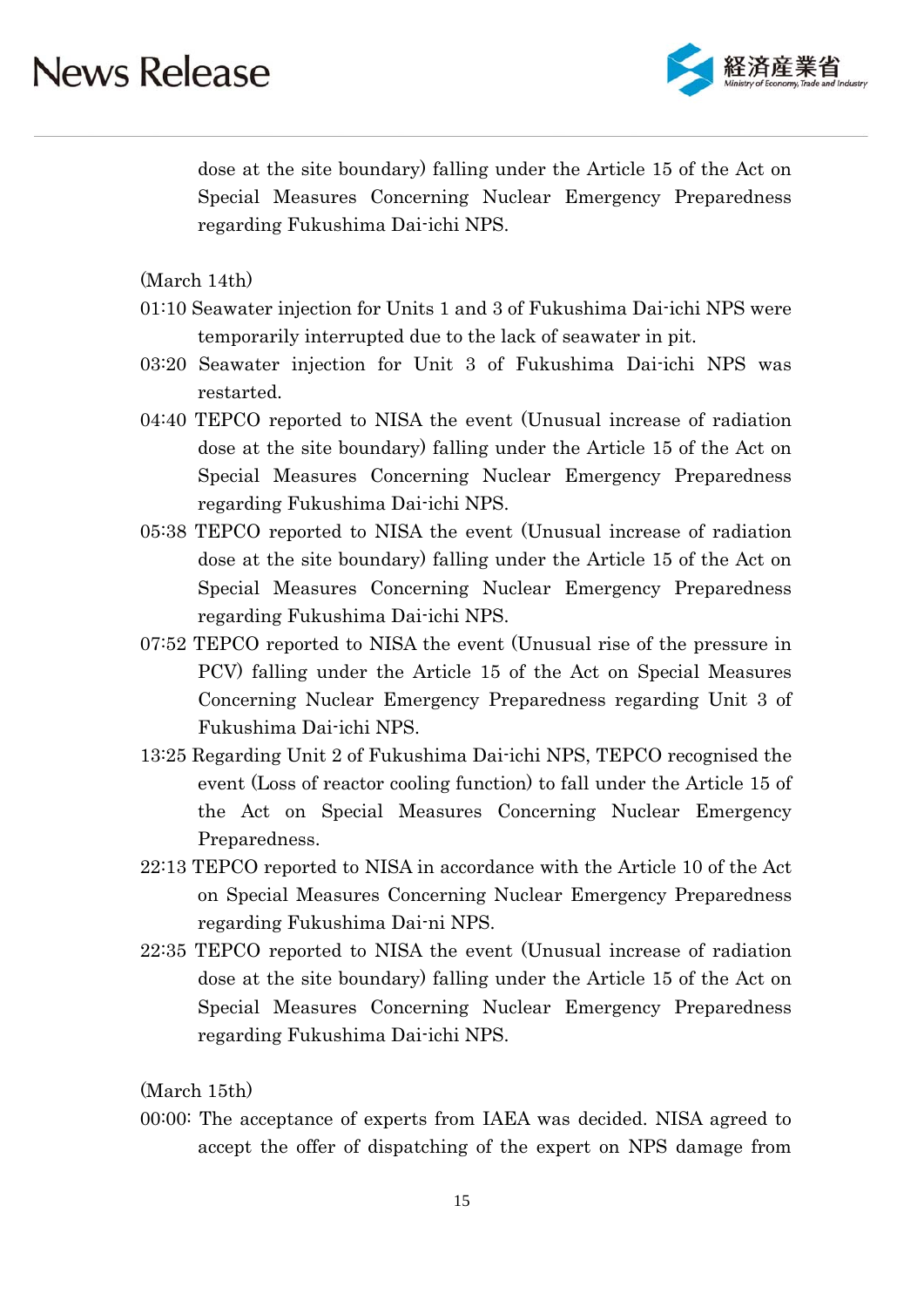

IAEA considering the intention by Mr. Amano, Director General of IAEA. Therefore, the schedule of expert acceptance will be planned from now on according to the situation.

- 00:00: NISA also decided the acceptance of experts dispatched from NRC.
- 07:21 TEPCO reported to NISA the event (Unusual increase of radiation dose at the site boundary) falling under the Article 15 of the Act on Special Measures Concerning Nuclear Emergency Preparedness regarding Fukushima Dai-ichi NPS.
- 07:24 Incorporated Administration Agency, Japan Atomic Energy Agency (JAEA) reported to NISA in accordance with the Article 10 of the Act on Special Measures Concerning Nuclear Emergency Preparedness regarding Nuclear Fuel Cycle Engineering Laboratories, Tokai Research and Development Centre.
- 07:44 JAEA reported to NISA in accordance with the Article 10 of the Act on Special Measures Concerning Nuclear Emergency Preparedness regarding Nuclear Science Research Institute.
- 08:54 TEPCO reported to NISA the event (Unusual increase of radiation dose at the site boundary) falling under the Article 15 of the Act on Special Measures Concerning Nuclear Emergency Preparedness regarding Fukushima Dai-ichi NPS.
- 10:30 According to the Nuclear Regulation Act, Minister of Economy, Trade and Industry issued the directions as follows.
	- For Unit 4: To extinguish fire and to prevent the occurrence of re-criticality
	- For Unit 2: To inject water to reactor vessel promptly and to vent Drywell.
- 10:59 Considering the possibility of lingering situation, it was decided that the function of the Local Emergency Response Headquarters was moved to the Fukushima Prefectural Office.
- 11:00 Prime Minister directed the in-house stay area. In-house stay was additionally directed to the residents in the area from 20 km to 30 km radius from Fukushima Dai-ichi NPS considering in-reactor situation.
- 16:30 TEPCO reported to NISA the event (Unusual increase of radiation dose at the site boundary) falling under the Article 15 of the Act on Special Measures Concerning Nuclear Emergency Preparedness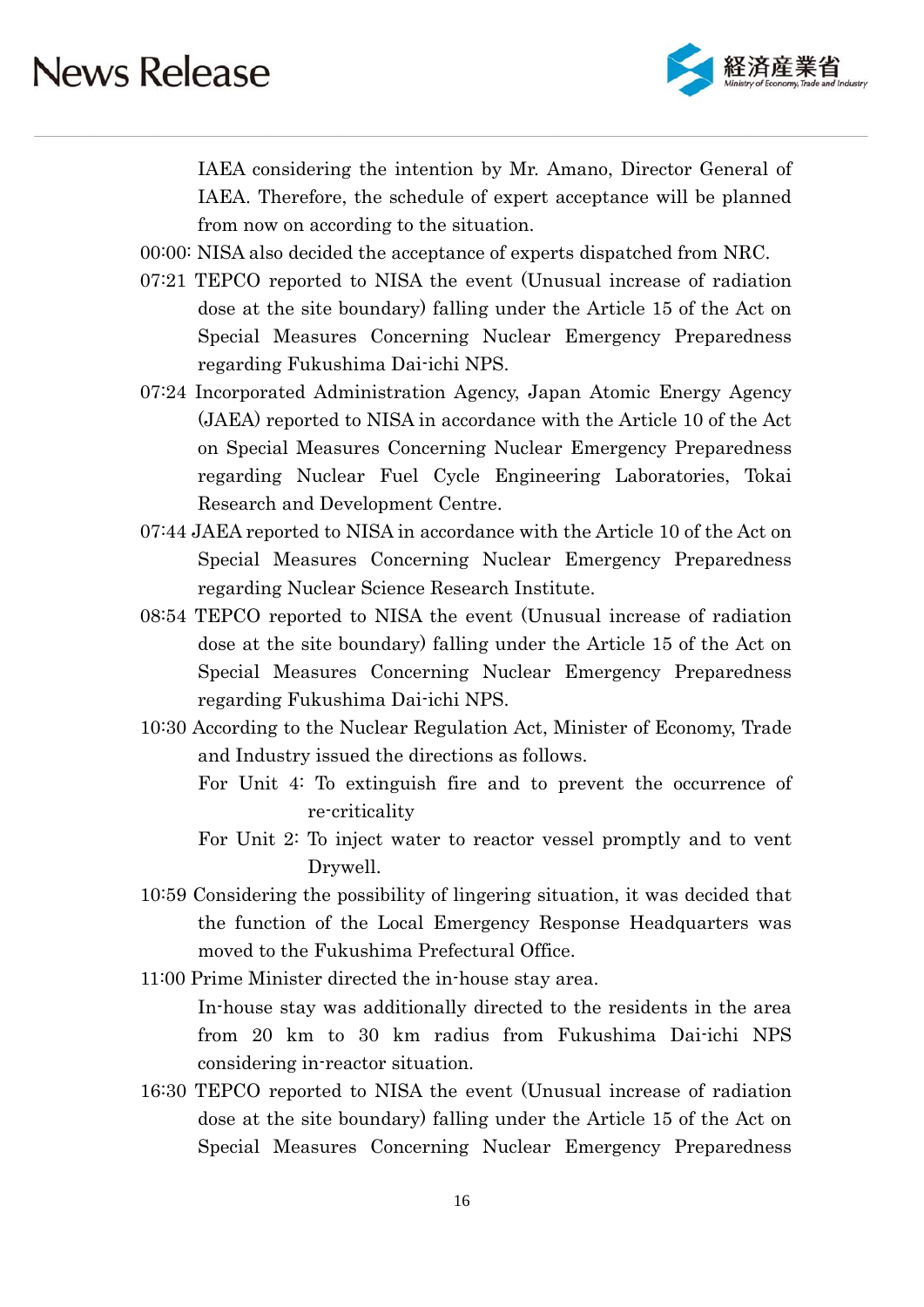

regarding Fukushima Dai-ichi NPS.

- 22:00 According to the Nuclear Regulation Act, Minister of Economy, Trade and Industry issued the following direction.
	- For Unit 4: To implement the injection of water to the Spent Fuel Pool.
- 23:46 TEPCO reported to NISA the event (Unusual increase of radiation dose at the site boundary) falling under the Article 15 of the Act on Special Measures Concerning Nuclear Emergency Preparedness regarding Fukushima Dai-ichi NPS.

(March 18th)

- 13:00 Ministry of Education, Culture, Sports, Science and Technology decided to reinforce the nation-wide monitoring survey in the emergency of Fukushima Dai-ichi and Dai-ni NPS.
- 15:55 TEPCO reported to NISA on the accidents and failure at Units 1, 2, 3 and 4 of Fukushima Dai-ichi NPS (Leakage of the radioactive materials inside of the reactor buildings to non-controlled area of radiation) pursuant to the Article 62-3 of the Nuclear Regulation Act.
- 16:48 Japan Atomic Power Co. reported to NISA accidents and failures in Tokai NPS (Failure of the seawater pump motor of the emergency diesel generator 2C) pursuant to the Article 62-3 of the Nuclear Regulation Act.

(March 19th)

07:44 The second unit of Emergency Diesel Generator (A) for Unit 6 started up.

 TEPCO reported to NISA that the pump for RHR (C) for Unit 5 started up and started to cooling Spent Fuel Storage Pool. (Power supply: Emergency Diesel Generator for Unit 6)

08:58 TEPCO reported to NISA the event (Unusual increase of radiation dose at the site boundary) falling under the Article 15 of the Act on Special Measures Concerning Nuclear Emergency Preparedness regarding Fukushima Dai-ichi NPS.

(March 20th)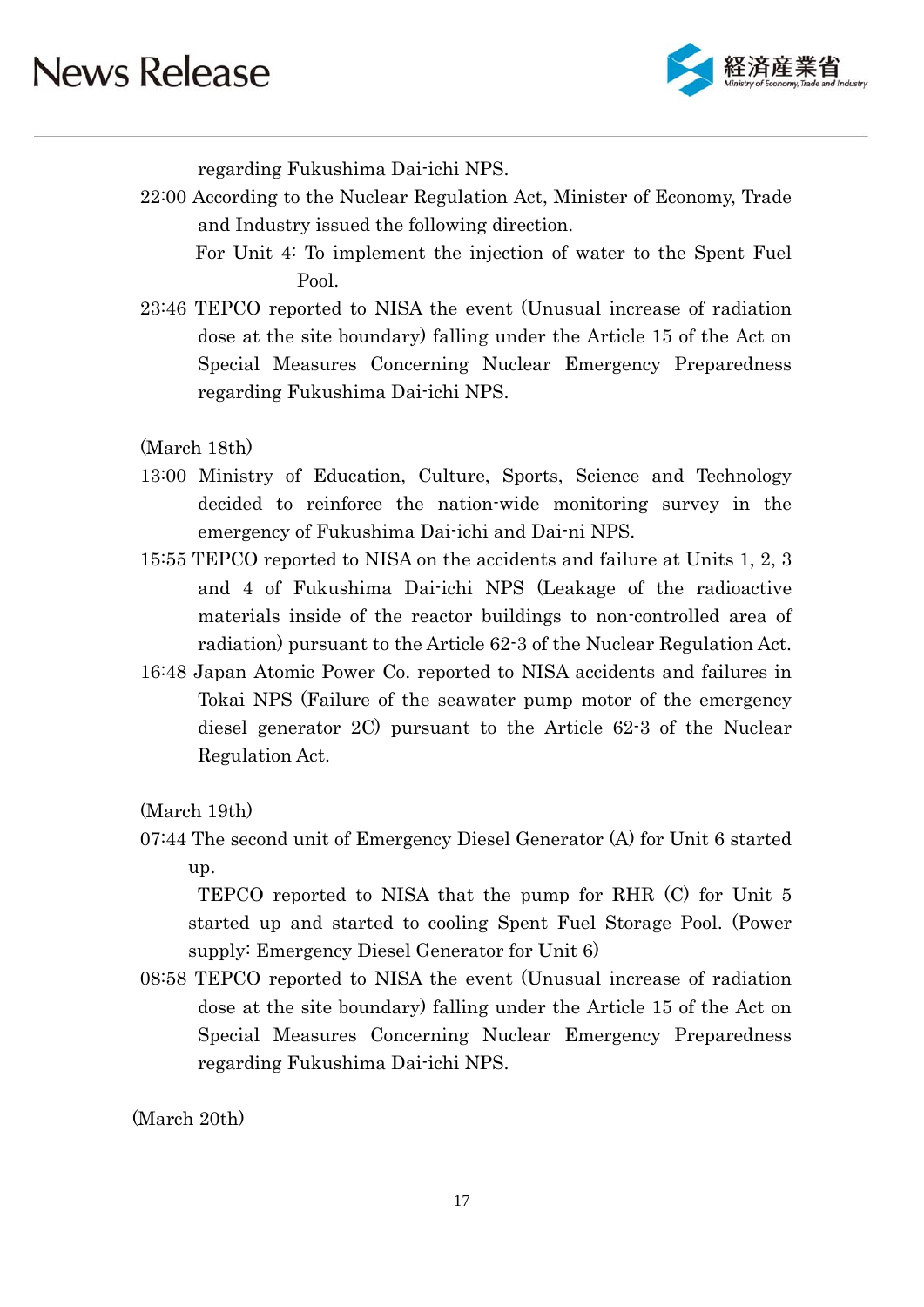

23:30 Directive from Local Emergency Response Headquarters to the Prefectural Governor and the heads of cities, towns and villages (Tomioka Town, Hutaba Town, Okuma Town, Namie Town, Kawauchi Village, Naraha Town, Minamisouma City, Tamura City, Kazurao Village, Hirono Town, Iwaki City and Iidate Village) was issued regarding the change of the reference value for the screening level for decontamination of radioactivity.

#### (March 21st)

- 07:45 Directive titled as "Administration of the stable Iodine" was issued from Local Emergency Response Headquarters to the Prefectural Governor and the heads of cities, towns and villages (Tomioka Town, Hutaba Town, Okuma Town, Namie Town, Kawauchi Village, Naraha Town, Minamisouma City, Tamura City, Kazurao Village, Hirono Town, Iwaki City and Iidate Village), which directs the above-mentioned governor and the heads to administer stable Iodine under the direction of the headquarters and in the presence of medical experts, and not to administer it on personal judgements.
- 16:45 Directive titled as "Ventilation for using heating equipments within the in-house evacuation zone" was issued from the Head of Local Emergency Response Headquarters to the Prefectural Governor and the heads of cities, towns and villages (Tomioka Town, Hutaba Town, Okuma Town, Namie Town, Kawauchi Village, Naraha Town, Minamisouma City, Tamura City, Kazurao Village, Hirono Town, Iwaki City and Iidate Village), which directs the above-mentioned governor and heads to publicly announce the guidance to the residents within the in-house evacuation zone, concerning the indoor use of heating equipments that require ventilation, in order to avoid poisoning from carbon monoxide and to reduce exposure.
- 17:50 Directive from the Head of Government Nuclear Emergency Response Headquarters to the Prefectural Governors of Fukushima, Ibaraki, Tochigi and Gunma was issued, which direct the above-mentioned governors to issue a request to relevant businesses and people to suspend shipment of spinach, *Kakina* (a green vegetable) and raw milk for the time being.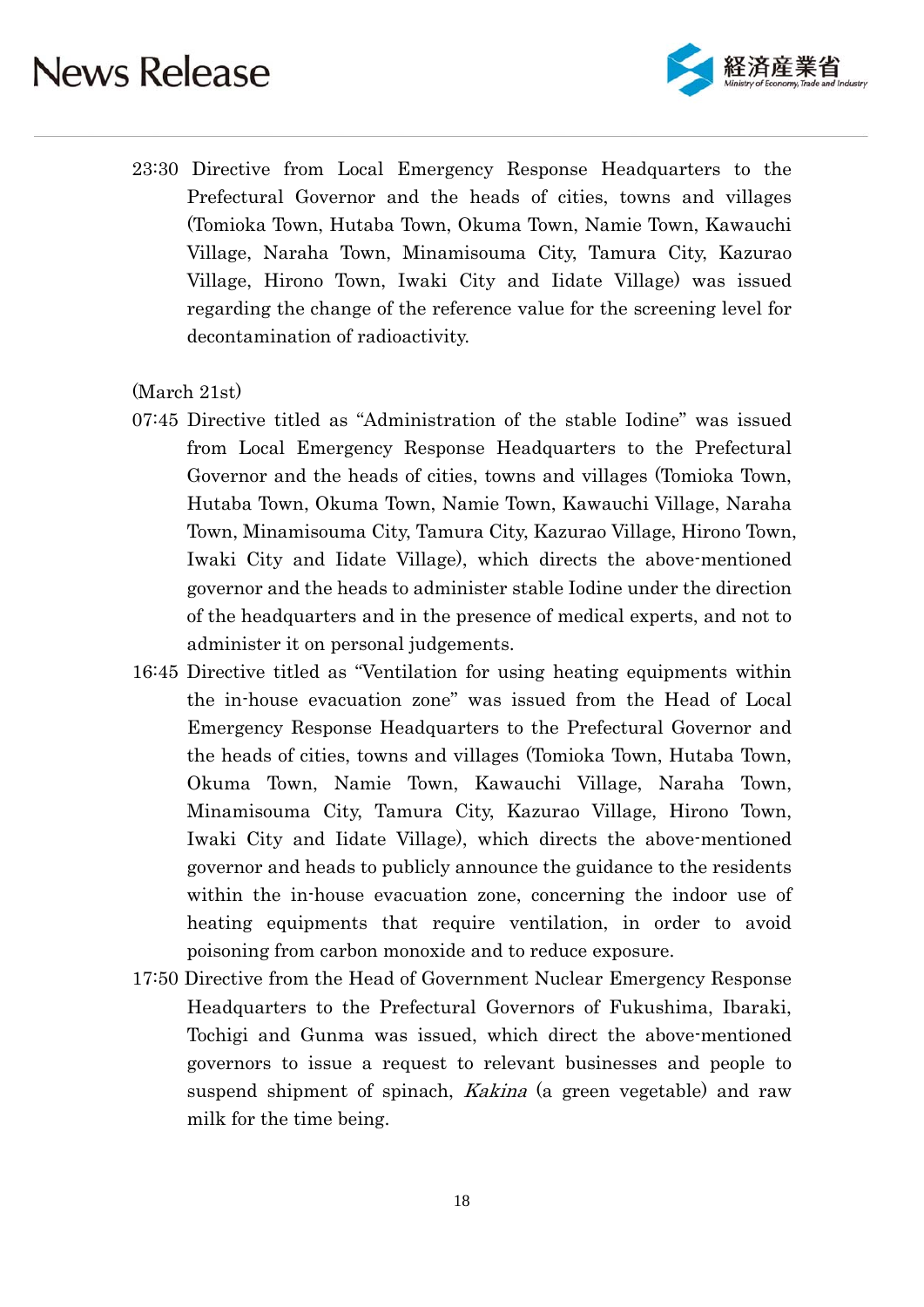

### (March 22nd)

16:00 NISA received the response (Advice) from Nuclear Safety Commission Emergency Technical Advisory Body to the request for advice made by NISA, regarding the report from TEPCO titled as "The Results of Analysis of Seawater" dated March 22nd.

### (March 25th)

NISA directed orally to the TEPCO regarding the exposure of workers at the turbine building of Unit 3 of Fukushima Dai-ichi Nuclear Power Station occurred on March 24th, to review immediately and to improve its radiation control measures from the viewpoint of preventing a recurrence.

### (March 28th)

 Regarding the mistake in the evaluation of the concentration measurement in the stagnant water on the basement floor of the turbine building of Unit 2 of Fukushima Dai-ichi NPS announced by TEPCO on 27 March, NISA directed TEPCO orally to prevent the recurrence of such a mistake.

- 13:50 Receiving the suggestion by the special meeting of Nuclear Safety Commission (Stagnant water on the underground floor of the turbine building at Fukushima Dai-ichi Plant Unit 2), NISA directed TEPCO orally to add the sea water monitoring points and carry out the groundwater monitoring.
- $\leq$  Possibility on radiation exposure (As of 15:00 March 28th)  $\geq$
- 1. Exposure of residents
- (1) Including the about 60 evacuees from Futaba Public Welfare Hospital to Nihonmatsu City Fukushima Gender Equality Centre, as the result of measurement of 133 persons at the Centre, 23 persons counted more than 13,000 cpm were decontaminated.
- (2) The 35 residents transferred from Futaba Public Welfare Hospital to Kawamata Town Saiseikai Kawamata Hospital by private bus arranged by Fukushima Prefecture were judged to be not contaminated by the Prefectural Response Centre.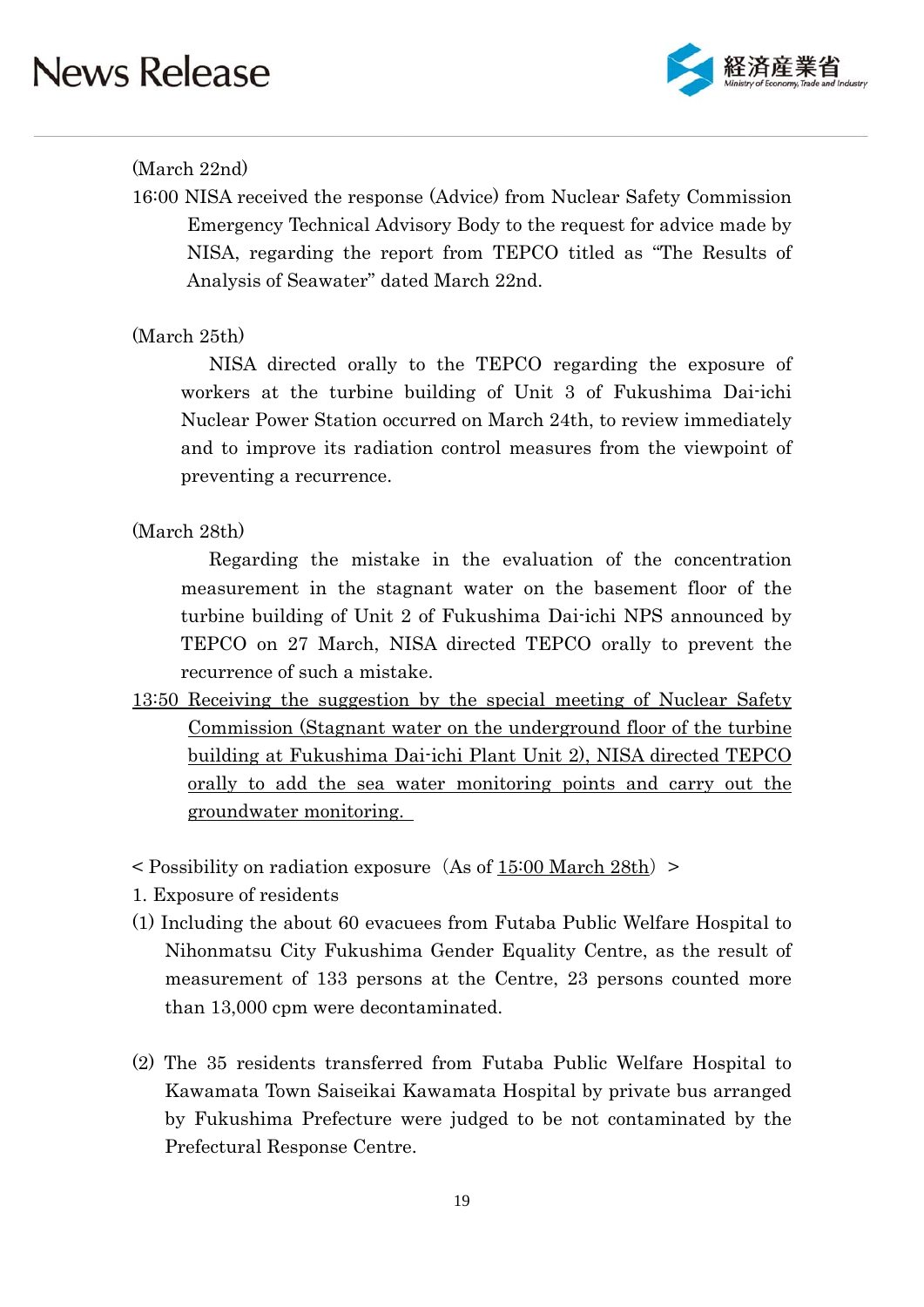

(3) As for the about 100 residents in Futaba Town evacuated by bus, the results of measurement for 9 of the 100 residents were as follows. The evacuees, moving outside the Prefecture (Miyagi Prefecture), were divided into two groups, which joined later to Nihonmatsu City Fukushima Gender Equality Centre.

| No. of Counts                           | No. of Persons |
|-----------------------------------------|----------------|
| $18,000$ cpm                            |                |
| 30,000-36,000cpm                        |                |
| $40,000$ cpm                            |                |
| little less than 40,000cpm <sup>*</sup> |                |
| very small counts                       |                |

 \*(These results were measured without shoes, though the first measurement exceeded 100,000cpm)

(4) The screening was started at the Off site Centre in Okuma Town from March 12th to 15th. 162 people received examination until now. At the beginning, the reference value was set at 6,000cpm. 110 people were at the level below 6,000 cpm and 41 people were at the level of 6,000 cpm or more. When the reference value was increased to 13,000 cpm afterward, 8 people were at the level below 13,000 cpm and 3 people are at the level of 13,000 cpm or more.

The 5 out of 162 people examined were transported to hospital after being decontaminated.

- (5) The Fukushima Prefecture carried out the evacuation of patients and personnel of the hospitals located within 10km area. The screening of all the members showed that 3 persons have the high counting rate. These members were transported to the secondary medical institute of exposure. As a result of the screening on 60 fire fighting personnel involved in the transportation activities, the radioactivity higher than twice of the back ground was detected on 3 members. Therefore, all the 60 members were decontaminated.
- (6) Fukushima Prefecture has started the screening from 13 March. It is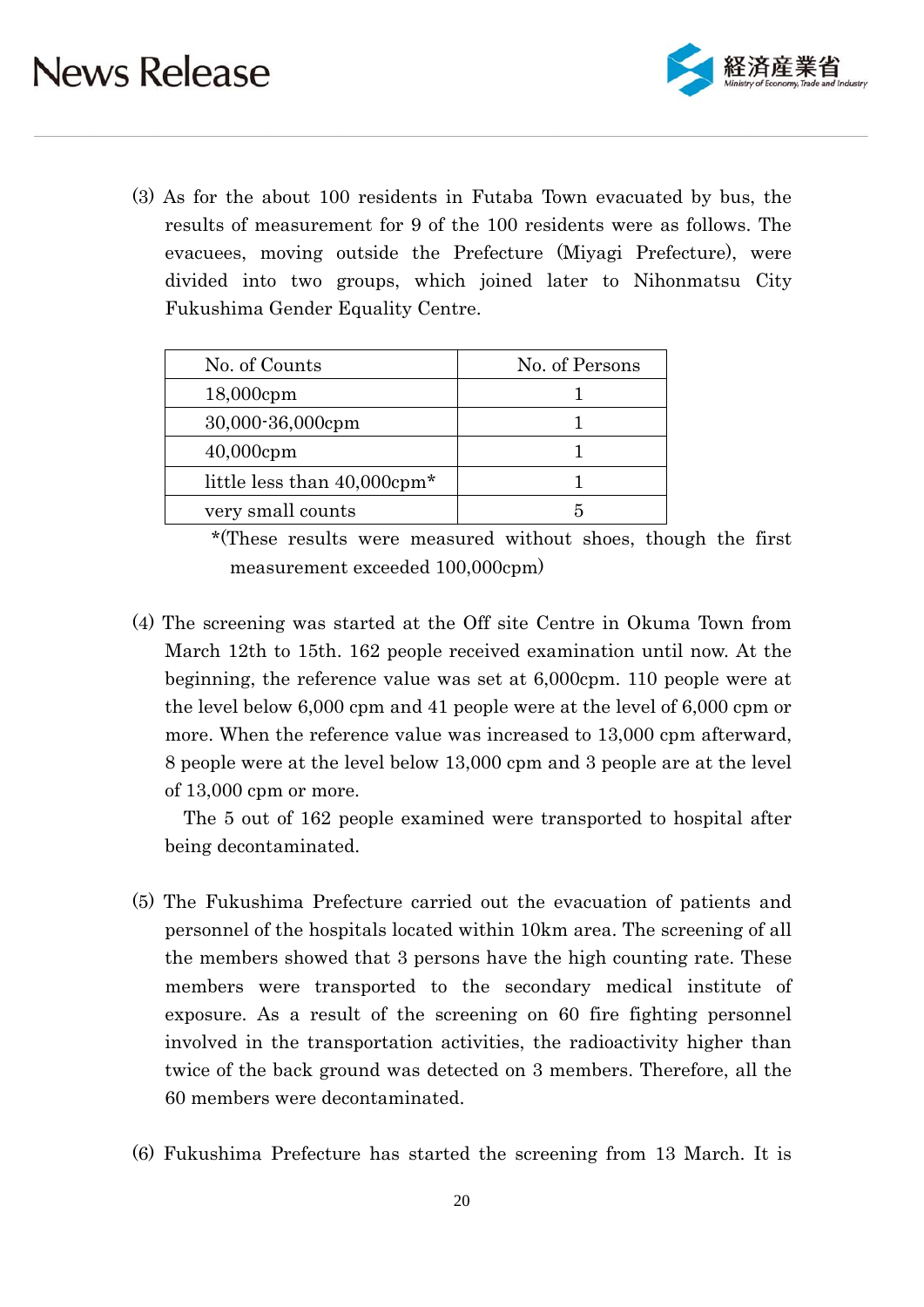

carried out by rotating the evacuation sites and at the 13 places (set up permanently) such as health offices. Up until March 25th, the screening was done to  $91,768$  people. Among them, 98 people were above the 100,000cpm, but when measured these people again without clothes, etc., the counts decreased to 100,000cpm and below, and there was no case which affects health.

#### 2. Exposure of workers

As for the workers conducting operations in Fukushima Dai-ichi NPS, the total number of people who were at the level of exposure more than 100mSv becomes 19, as the three workers (All the people were the subcontractor's employees.) who were laying cables in the turbine building of Unit 3 of the NPS were confirmed to be at the level of exposure more than 170mSv on March 24.

For two out of the three workers, the attachment of radioactive material on the skin of both legs was confirmed. As the two workers were judged to have a possibility of beta ray burn, they were transferred to the Fukushima Medical University Hospital, and after that, on March 25th, all of the three workers arrived at the National Institute of Radiological Sciences in the Chiba Prefecture. As the result of examination, the level of exposure of their legs was estimated to be from 2 to 3 Sv. The level of exposure of both legs and internal did not require medical treatment, but they decided to monitor the progress of all three workers in the hospital. All the three workers have been discharged from the hospital around the noon on 28 March.

- 3. Others
- (1) 4 members of Self-Defence Force who worked in Fukushima Dai-ichi NPS were injured by explosion. One member was transferred to National Institute of Radiological Sciences. After the examination, judged that there were wounds but no risk for health from the exposure, the one was released from the hospital on March 17th. No other exposure of the Self-Defence Force member was confirmed at the Ministry of Defence.
- (2) As for policeman, the decontaminations of two policemen were confirmed by the National Police Agency. Nothing unusual was reported.
- (3) On March 24th, examinations of thyroid gland for 66 children aged from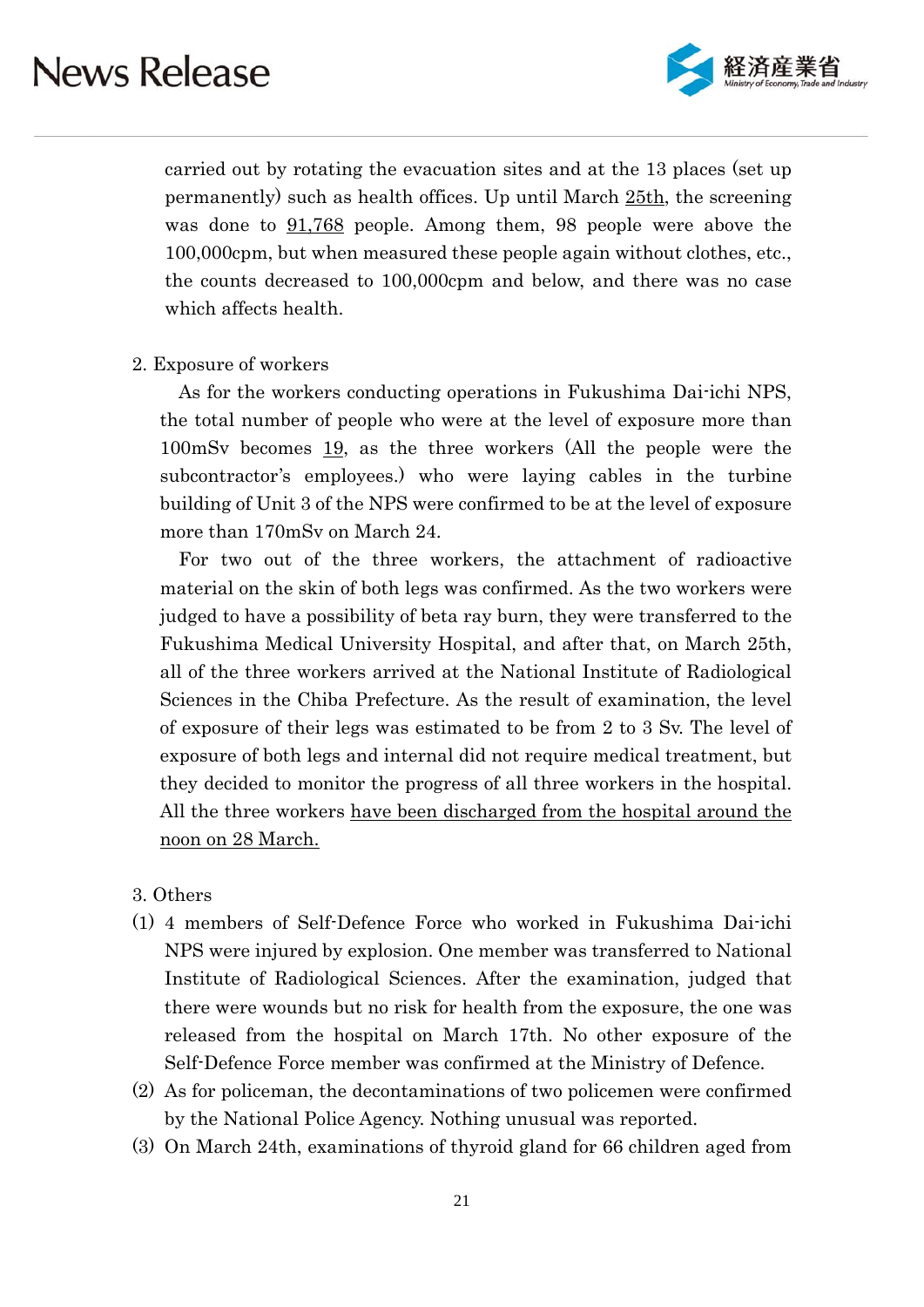

1 to 15 years old were carried out. The result was at the level of exposure of no problem.

<Directive of screening levels for decontamination of radioactivity>

(1) On March 20th, the Local Emergency Response Headquarters issued the directive to change the reference value for the screening level for decontamination of radioactivity as the following to the Prefectural Governor and the heads of cities, towns and villages (Tomioka Town, Hutaba Town, Okuma Town, Namie Town, Kawauchi Village, Naraha Town, Minamisouma City, Tamura City, Kazurao Village, Hirono Town, Iwaki City and Iidate Village).

 $Old: 40 Bq/cm<sup>2</sup> measured by a gamma-ray survey meter or 6,000 rpm$ New : 1  $\mu$  Sv/hour (dose rate at 10cm distance) or 100,000cpm equivalent

<Directives of administrating stable Iodine during evacuation>

- (1) On March 16th, the Local Emergency Response Headquarters issued "Directive to administer the stable Iodine during evacuation from the evacuation area (20 km radius)" to the Prefectural Governor and the heads of cities, towns and villages (Tomioka Town, Hutaba Town, Okuma Town, Namie Town, Kawauchi Village, Naraha Town, Minamisouma City, Tamura City, Kazurao Village, Hirono Town, Iwaki City and Iidate Village).
- (2) On March 21st, the Local Emergency Response Headquarters issued Directive titled as "Administration of the stable Iodine" to the Prefectural Governor and the heads of cities, towns and villages (Tomioka Town, Hutaba Town, Okuma Town, Namie Town, Kawauchi Village, Naraha Town, Minamisouma City, Tamura City, Kazurao Village, Hirono Town, Iwaki City and Iidate Village), which directs the above-mentioned governor and heads to administer stable Iodine under the direction of the headquarters and in the presence of medical experts, and not to administer it on personal judgements.

<Situation of the injured (As of 15:00 March 28th)>

- 1. Injury due to earthquake
	- Two employees (slightly)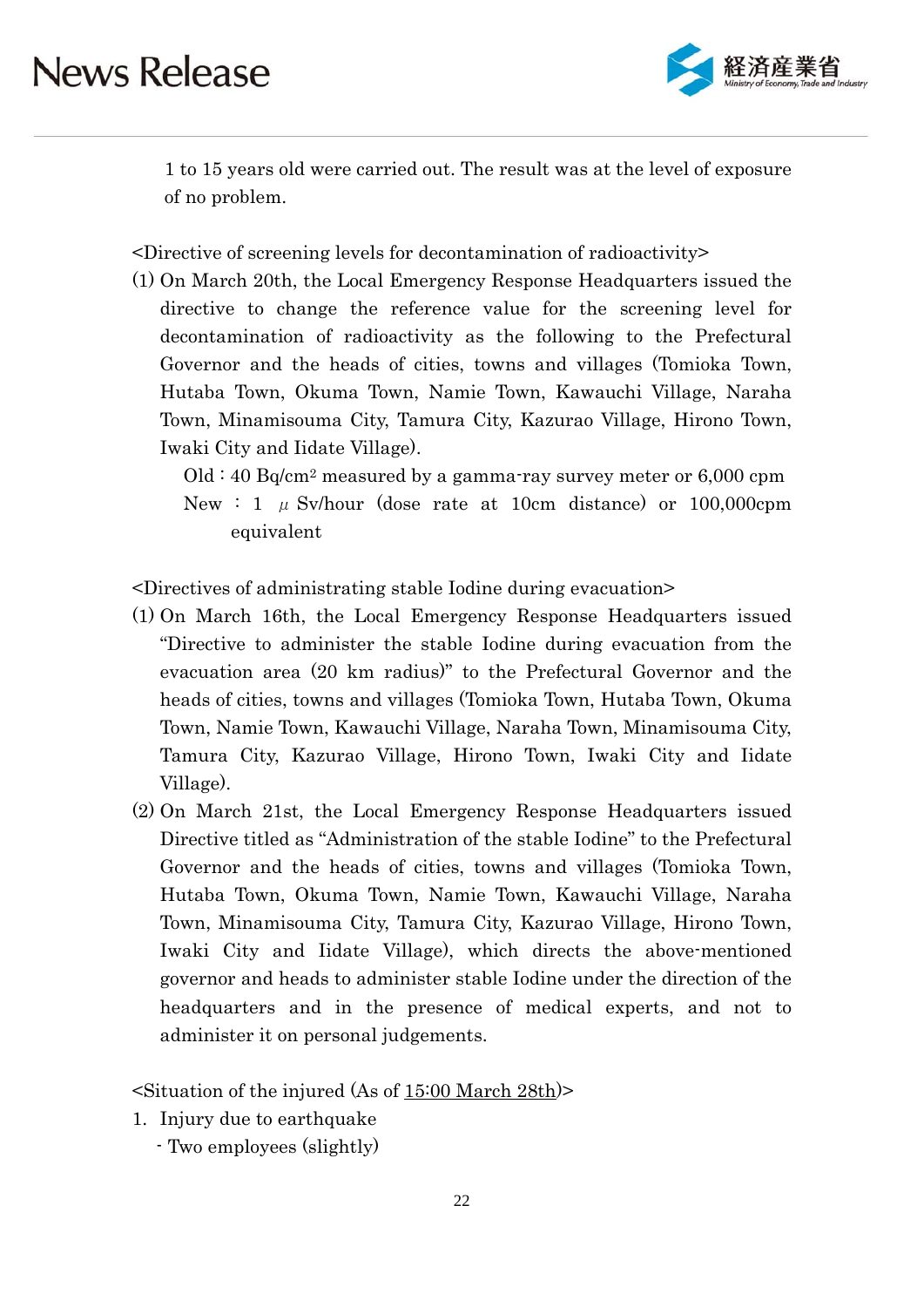

- Two subcontract employees (one fracture in both legs)
- Two missing (TEPCO's employee, missing in the turbine building of Unit 4)
- One emergency patient (According to the local prefecture, one patient of cerebral infarction was transported by the ambulance).
- Ambulance was requested for one employee complaining the pain at left chest outside of control area (conscious).
- Two employees complaining discomfort wearing full-face mask in the main control room were transported to Fukushima Dai-ni NPS for a consultation with an industrial doctor.
- 2. Injury due to the explosion of Unit 1 of Fukushima Dai-ichi NPS
	- Four employees were injured at the explosion and smoke of Unit 1 around turbine building (non-controlled area of radiation) and were examined by Kawauchi Clinic.
- 3. Injury due to the explosion of Unit 3 of Fukushima Dai-ichi NPS
	- Four TEPCO's employees
	- Three subcontractor employees
	- Four members of Self-Defence Force (one of them was transported to National Institute of Radiological Sciences considering internal possible exposure. The examination resulted in no internal exposure. The member was discharged from the institute on March 17th.)
- 4. Other injuries
	- A person who visited the clinic in Fukushima Dai-ni NPS from a transformer sub-station, claiming of a stomach ache, was transported to a clinic in Iwaki City, because the person was not contaminated.

<Situation of resident evacuation (As of 15:00 March 28th)>

At 11:00 March 15th, Prime Minister directed in-house stay to the residents in the area from 20 km to 30 km radius from Fukushima Dai-ichi NPS. The directive was conveyed to Fukushima Prefecture and related municipalities.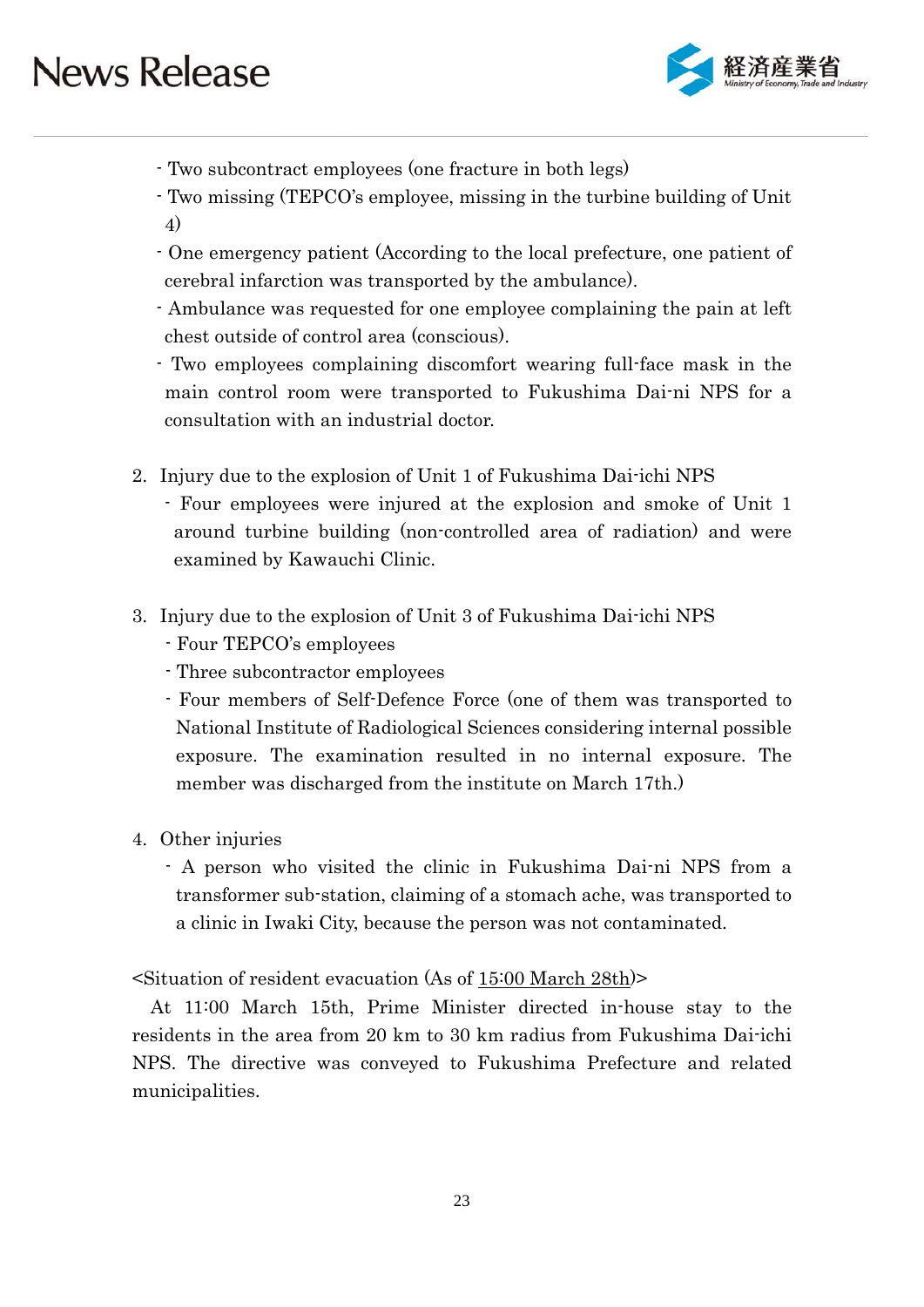

Regarding the evacuation as far as 20-km from Fukushima Dai-ichi NPS and 10-km from Fukushima Dai-ni NPS, necessary measures have already been taken.

- ・ The in-house stay in the area from 20 km to 30 km from Fukushima Dai-ichi NPS is made fully known to the residents concerned.
- ・Cooperating with Fukushima Prefecture, livelihood support to the residents in the in-house stay area are implemented.

<Directives regarding foods and drinks>

Directive from the Head of Government Nuclear Emergency Response Headquarters to the Prefectural Governors of Fukushima, Ibaraki, Tochigi and Gunma was issued, which directed above-mentioned governors to suspend shipment and so on of the following products for the time being.

| (1) Items under the suspension of shipment and restriction of intake (As of |  |
|-----------------------------------------------------------------------------|--|
| March 28th)                                                                 |  |

| Prefectures | Suspension of shipment           | Restriction of intake            |
|-------------|----------------------------------|----------------------------------|
| Fukushima   | Non-head type leafy              | Non-head type leafy              |
| Prefecture  | vegetables, head type leafy      | vegetables, head type leafy      |
|             | vegetables, flowerhead           | vegetables, flowerhead           |
|             | brassicas (Spinach,              | brassicas (Spinach,              |
|             | Cabbage, Broccoli,               | Cabbage, Broccoli,               |
|             | Cauliflower, <i>Komatsuna*</i> , | Cauliflower, <i>Komatsuna*</i> , |
|             | Kukitachina*,                    | Kukitachina*,                    |
|             | <i>Shinobufuyuna*</i> , Rape,    | Shinobufuyuna, Rape,             |
|             | Chijirena, Santouna*,            | Chijirena, Santouna*,            |
|             | Kousaitai*, Kakina*, etc.),      | Kousaitai*, Kakina*, etc.)       |
|             | Turnip, Raw milk                 |                                  |
| Ibaraki     | Spinach, Kakina*, Parsley,       |                                  |
| Pref.       | Raw milk                         |                                  |
| Tochigi     | Spinach, Kakina*                 |                                  |
| Pref.       |                                  |                                  |
| Gunma       | Spinach, Kakina*                 |                                  |
| Pref.       |                                  |                                  |

<sup>\*</sup>a green vegetable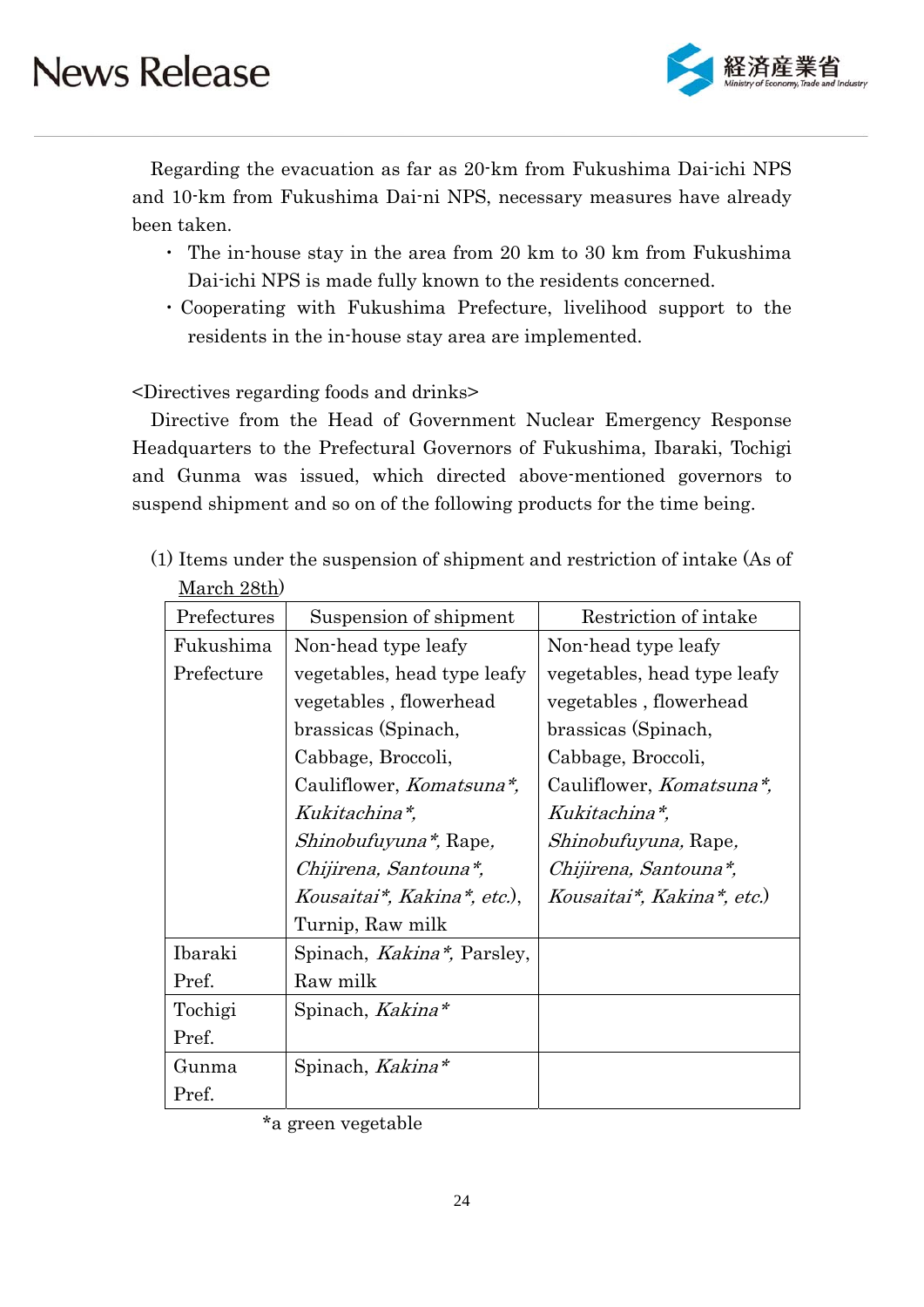

|          | (2) Request for restriction of drinking for tap-water (As of 15:00 March) |  |  |  |  |
|----------|---------------------------------------------------------------------------|--|--|--|--|
| $28th$ ) |                                                                           |  |  |  |  |

| Scope under       | Water service (Local governments requested for       |
|-------------------|------------------------------------------------------|
| restriction       | restriction)                                         |
| All residents     | Itate small water service (Itate Village, Fukushima) |
|                   | Prefecture)                                          |
| <b>Babies</b>     | <fukushima prefecture=""></fukushima>                |
| · Water services  | Minami-soma City water service (Minami-soma City)    |
| that continue to  | Iwaki City water supply service (Iwaki City)         |
| respond to the    | Tamura City water supply service (Tamura City)       |
| directive         | Date City Tuskidate small water supply service (Date |
|                   | City)                                                |
|                   |                                                      |
| $\cdot$ Tap-water | Non                                                  |
| supply service    |                                                      |
| that continues    |                                                      |
| to respond to     |                                                      |
| the directive     |                                                      |

<Directive regarding the ventilation when using heating equipments in the aria of indoor evacuation >

On March 21st, Directive titled as "Ventilation for using heating equipments within the in-house evacuation zone" from the Head of Local Emergency Response Headquarters to the Prefectural Governor and the heads of cities, towns and villages (Tomioka Town, Hutaba Town, Okuma Town, Namie Town, Kawauchi Village, Naraha Town, Minamisouma City, Tamura City, Kazurao Village, Hirono Town, Iwaki City and Iidate Village) was issued, which directs those governor and heads to publicly announce the guidance to the residents within the in-house evacuation zone, concerning the indoor use of heating equipments that require ventilation, in order to avoid poisoning from carbon monoxide and to reduce exposure.

< Fire Bureaus' Activities>

From 11:00 till around 14:00 on March 22nd, Niigata City Fire Bureau and Hamamatsu City Fire Bureau gave guidance to TEPCO as to the set